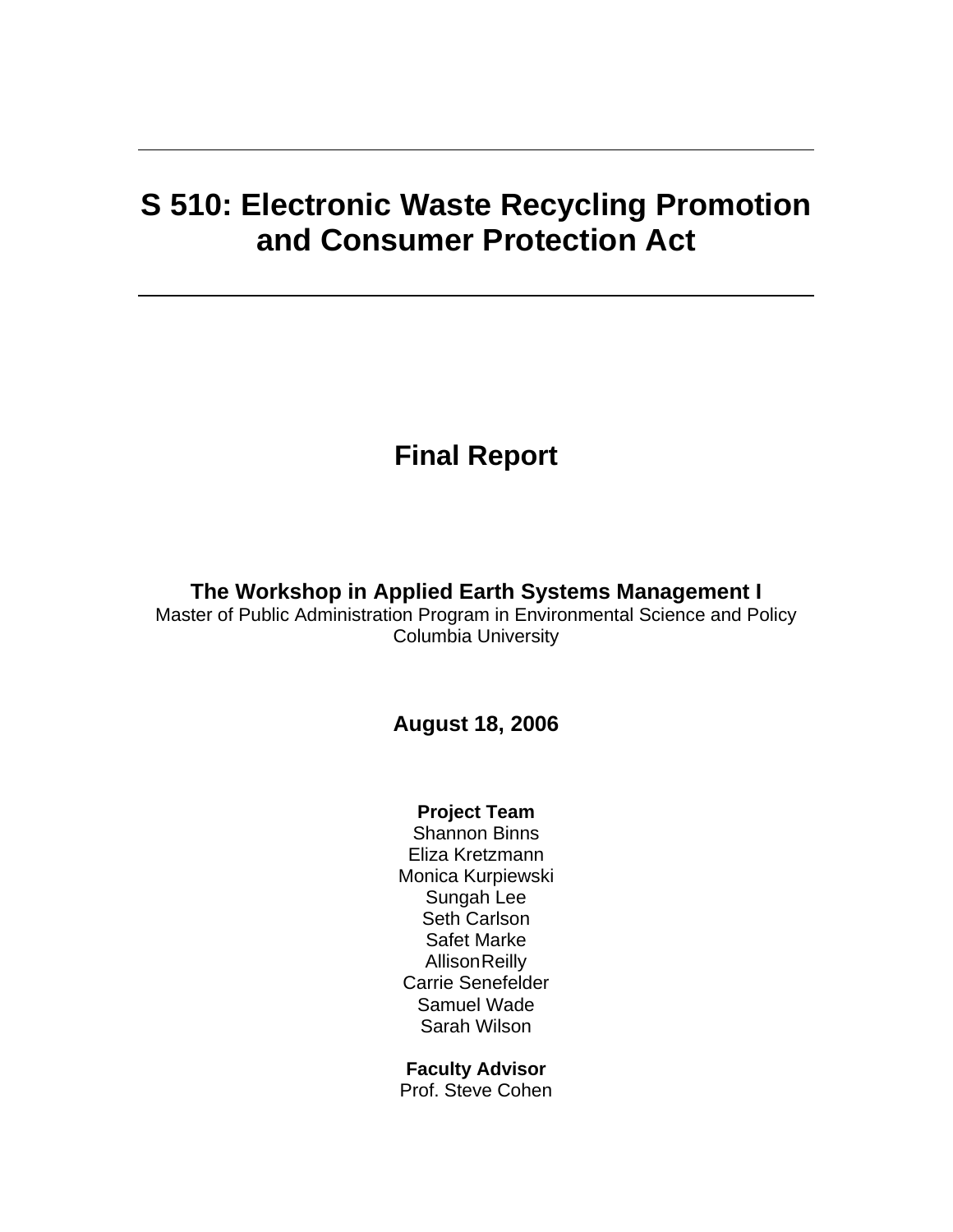# *TABLE OF CONTENTS*

| Recycling all E-waste Generated by the Federal Government14  |    |
|--------------------------------------------------------------|----|
|                                                              |    |
|                                                              |    |
|                                                              |    |
|                                                              |    |
|                                                              |    |
| Uncertainties Related to Human Exposure: E-waste Recycling19 |    |
| <b>OUANTITATIVE MEASUREMENTS OF THE SOLUTION'S SUCCESS21</b> |    |
|                                                              |    |
| Other Metrics That May Better Measure Program Success21      |    |
|                                                              |    |
|                                                              | 24 |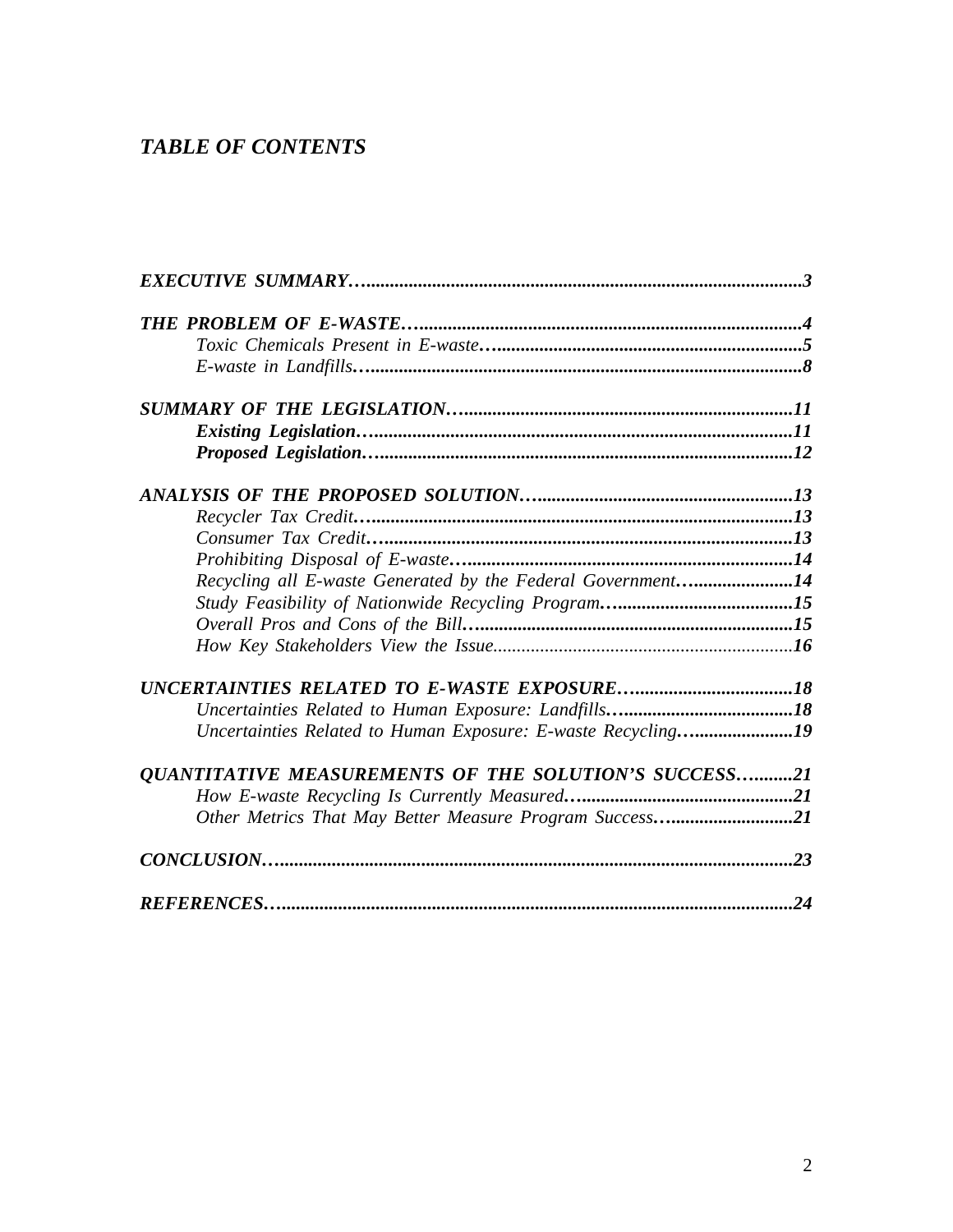# *EXECUTIVE SUMMARY*

### **Introduction**

The rapidly increasing number of obsolete computers, monitors, and televisions in the United States has the potential to create serious consequences for human health and environmental quality. When this electronic waste (e-waste) is placed into landfills, toxic components of this waste can enter the environment. The Electronic Waste Recycling Promotion and Consumer Protection Act (the Bill) was introduced to the United States Senate (title s. 510) in March of 2005 to encourage further study of the hazards associated with this waste and to promote an e-waste recycling program on a national level. In this report a multi-step approach is taken to examine the science behind this piece of legislation.

# **Electronic Waste: The Problem**

The amount of electronic products being purchased in America is increasing rapidly. Correspondingly, e-waste is the fastest growing type of municipal solid waste. E-waste contains lead, mercury, and other toxins known to cause severe health problems in humans, particularly children. According to the proposed legislation we are analyzing, ewaste is defined as computer central processing units, monitors, and televisions. In addition, the term sometimes is defined to include cell phones, pagers, i-pods, and other digital devices. Even with the narrow definition used in the Bill, consumption of e-waste products is increasing rapidly, with the lifetime and relative cost of computers diminishing. Currently, many older computers are placed in storage, but eventually these units will find their way into landfills unless a better disposal solution is provided. There is currently poor access to alternate methods of disposal for most consumers. As more ewaste is placed in landfills, exposure to environmental toxins is likely to increase, resulting in elevated risks of cancer as well as increased occurrences of developmental and neurological disorders.

### **The Electronic Waste Recycling Promotion and Consumer Protection Act**

The Bill aims to promote recycling through creating incentives for individuals and large scale recyclers. It creates a fifteen dollar tax credit for individual consumers and an eight dollar per-unit tax credit for large-scale recyclers. It also requires the Environmental Protection Agency (EPA) to analyze different methods of funding a national recycling program. If within three years these measures result in general access to recycling across the United States, the Bill makes disposing of e-waste products in landfills illegal.

The unified national recycling system created by the legislation would eliminate the need to adjust to different regulatory standards in individual states and encourage more uniform recycling practices. Currently many people do not have convenient access to recycling. The proposed legislation would attempt to change that by expanding the recycling industry through incentives, with the eventual goal of removing all e-waste from the municipal waste stream.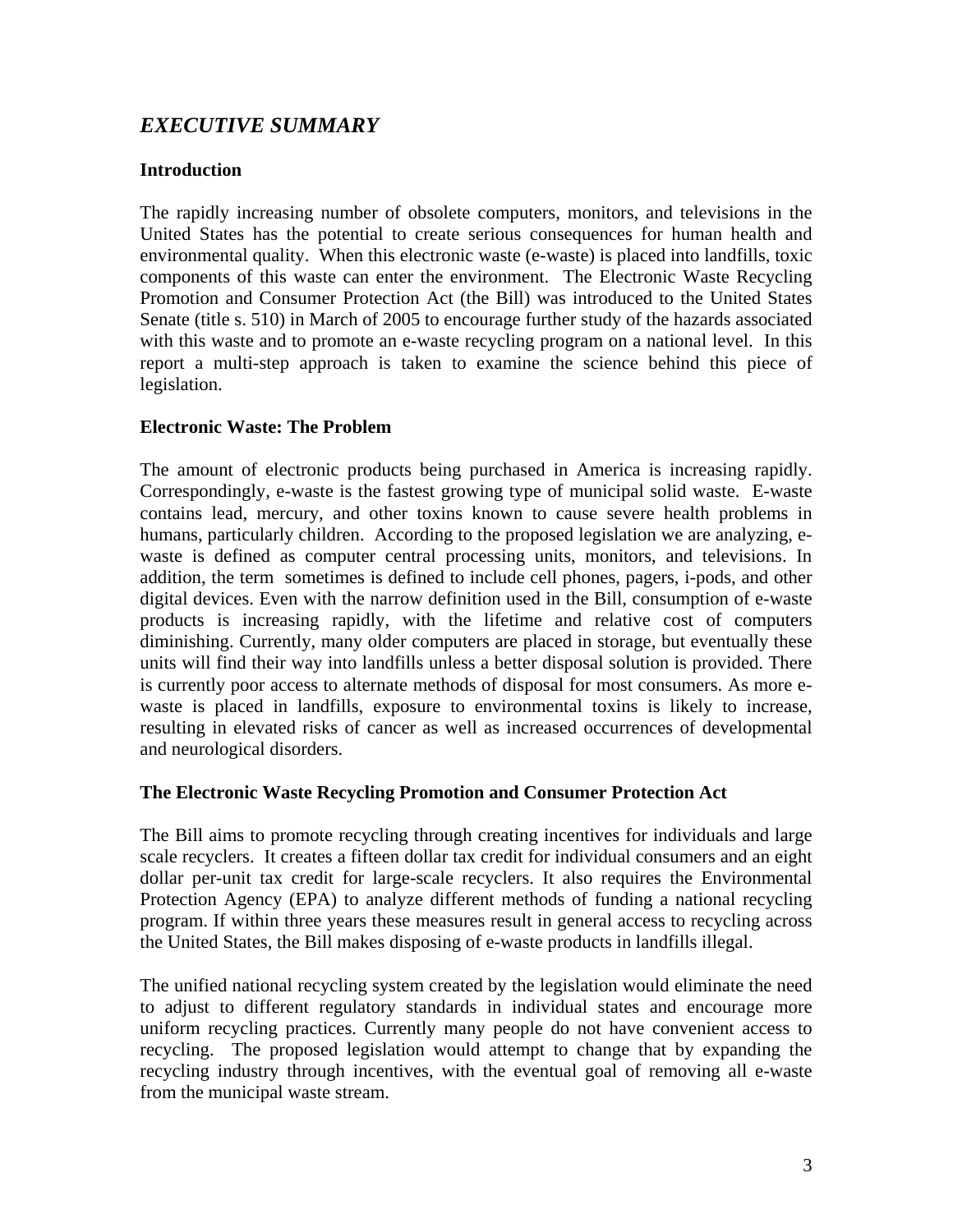# *THE PROBLEM OF ELECTRONIC WASTE*

Most people are not aware of the potential negative impact of the rapidly increasing use of computers, monitors, and televisions in the United States (see Figure 1). When these products are placed in landfills or incinerated, they pose health risks due to the hazardous materials they contain. While relatively small increases are currently occurring in the numbers placed in the municipal waste stream, these products are being purchased at a rapidly increasing rate, and many outdated computers are currently in storage in people's basements and closets (see Figure 1). If this massive amount of stored electronic waste (e-waste) were to enter the municipal waste stream, the toxins in it could result in severe negative environmental and health impacts. In addition, valuable materials from the computers would be lost due to the lack of effective recycling. E-waste constitutes only



**Figure 1:** This figure from the World Bank (2002) shows the increasing rates of ownership of personal computers.

1.5-8 percent of municipal solid waste, $1.2$  yet it is accumulating at a rate three times that of other solid waste $^{1,3}$ 



**Figure 2**: This figure from the Texas Senate Research Center shows the location of contaminants in a standard home computer.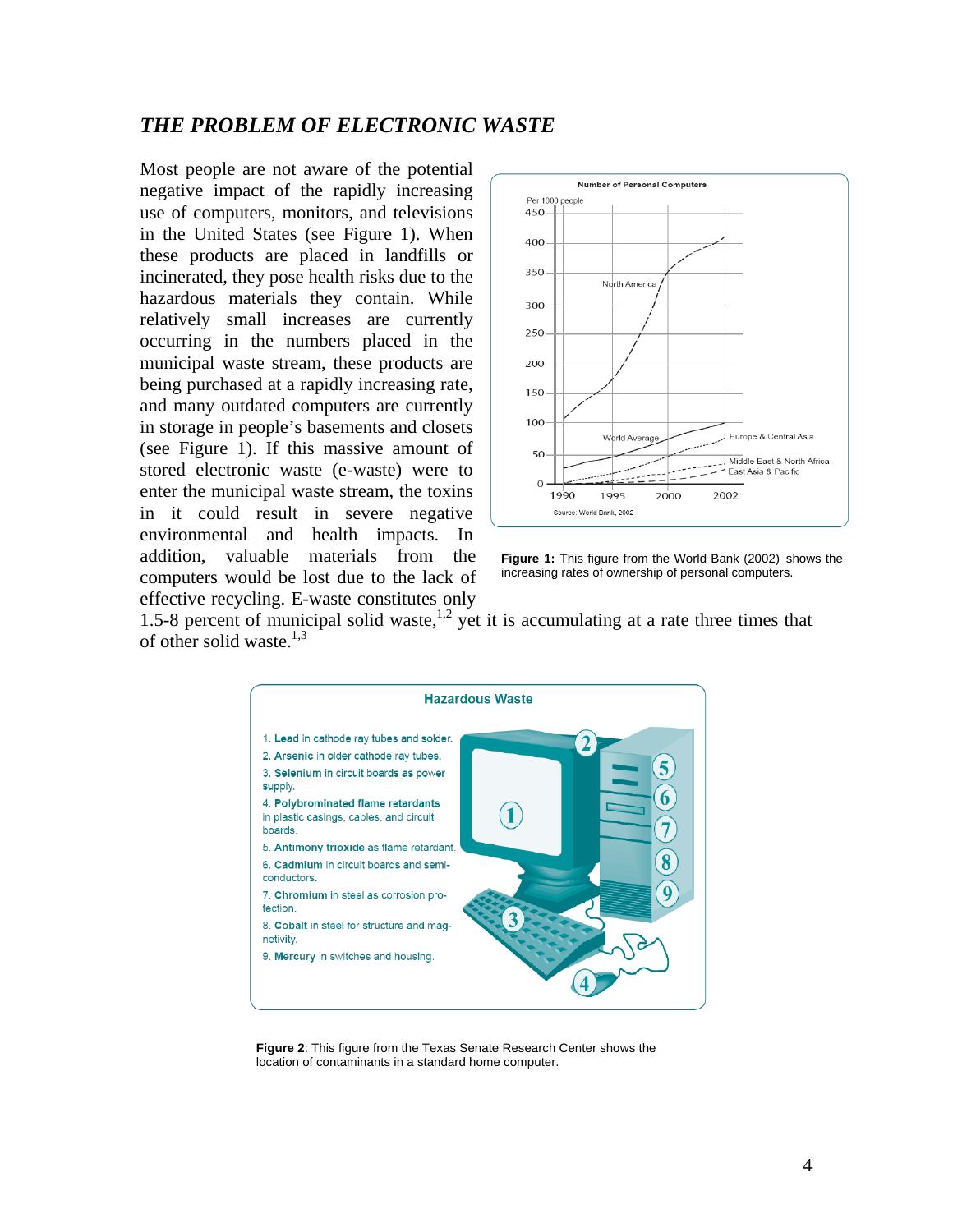### **Toxic Chemicals Present in E-waste**

Computers and display units contain significant amounts of material that are hazardous to human health if they are not disposed of properly. Monitors and televisions constitute 40% of all lead and 70% of all heavy metals found in landfills (see Figure 2).These heavy metals and other toxins that can leach into the soil from landfills, evaporate into the air, and enter the air through incineration. $4$ 

#### *Toxic Chemicals Present in E-waste: Overview and Uncertainty*

Toxins in e-waste include polyvinyl chloride (PVC plastics), copper, lead, mercury, arsenic (in older models), cadmium, manganese, cobalt, gold, and iron.<sup>3</sup> Between 1994 and 2003, disposal of PCs resulted in 718,000 tons of lead, 287 tons of mercury, and 1,363 tons of cadmium being placed in landfills.<sup>2</sup> Mercury, chromium, lead, and brominated flame retardants will be discussed here as they are the greatest in quantity and are likely to cause the most adverse health effects in humans. The effect of toxins on the environment will also be considered.

In addition, there is uncertainty about the intensity of the impact of chemicals in e-waste on human health. Toxicology is not an exact science, and there is rarely universal agreement on how a given chemical substance affects human physiology. This disagreement is compounded by the fact that hazard identification tests are often conducted using mice and rats, and then extrapolated to identify human carcinogens and toxins.<sup>5</sup> The physical differences between rodents and humans make it difficult to establish acceptable levels of human exposure based solely on these animal studies.<sup>5</sup> Sometimes limited epidemiological case studies do exist, yet these studies usually provide only limited amounts of additional data. After the toxins and their effects are described, some of the uncertainties related to them are also discussed.

### *Toxic Chemicals Present in E-waste: Location of the Chemicals*

Flame-retardants containing bromine are used in cables, plastic casing, and circuit boards. Circuit boards in a computer contain lead and cadmium. 3 Switches and flat panel screens contain mercury, and semi-conductors contain cadmium.<sup>3</sup>

A major source of hazardous waste in computer and television screens is cathode ray tubes (CRTs). CRTs contain lead and barium, and older CRTs contain arsenic.<sup>6</sup> Figure 3 illustrates a CRT. The CRT contains an electron gun that shoots electrons at high speeds to produce color images on television and computer screens.<sup>6</sup> The acceleration of electrons requires high voltages to accelerate the electrons, and these voltages must be insulated from the external surfaces.<sup>6</sup> The decelerating electrons also produce x-rays, so the casing must absorb these  $x$ -rays.<sup>6</sup> Lead is used in the envelope encasing this process, as well as in the panel glass screen.<sup>6</sup> Flat panel monitors and televisions do not use CRTs and thus do not contribute lead to the waste stream; however, these products do contain significant levels of mercury.<sup>6</sup>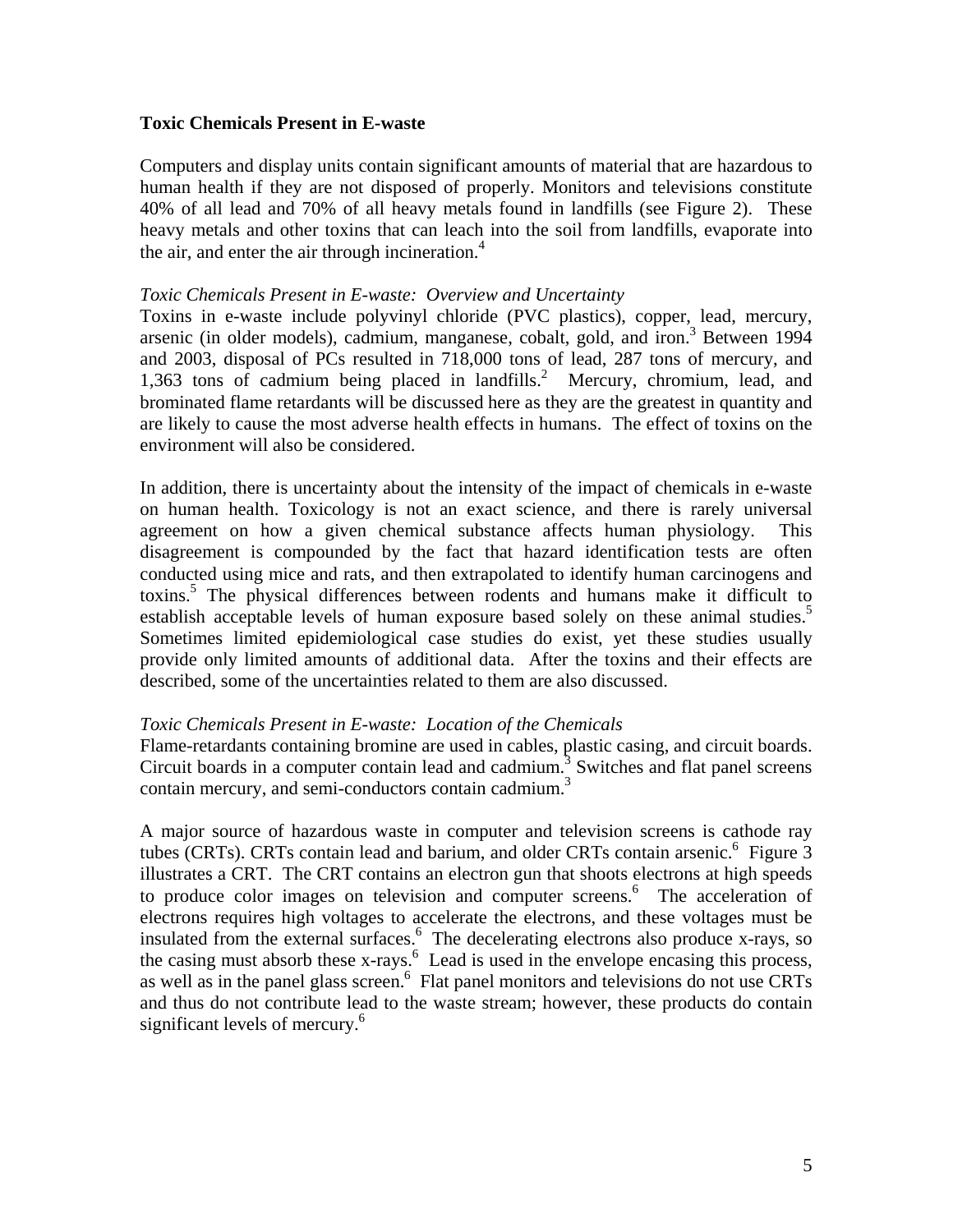

**Figure 3:** Illustrates a cathode ray tube (CRT), which is in computer and TV monitors. The lead in the monitors is mainly contained in the neck and the funnel glass of the CRT.<sup>2</sup>

#### *Toxic Chemicals Present in E-waste: Mercury*

The elemental form of mercury evaporates into the atmosphere and precipitates to the ground when it rains. In the soil, it is processed by bacteria and becomes methylmercury. This new form bioaccumulates, meaning it collects in animals' fatty tissues.<sup>7</sup> It begins collecting at the bottom of the aquatic food chain, and builds up in greater levels the farther up the food chain it goes. Depending on levels of exposure, the methylmercury's effects can range from mild to severe. People are most often exposed to mercury through food, particularly through eating fish and shellfish.<sup>7</sup> In fact, pregnant women are often advised against eating fish that could potentially contain mercury because of the damage it can do to a developing fetus. Fetuses and small children are most susceptible to mercury toxins, particularly the effects of methylmercury on the nervous system.<sup>7</sup> The primary health effect of methylmercury is impaired neurological development, and it can affect cognitive abilities, memory, attention, language, and fine motor and spatial skills.<sup>7</sup> Some symptoms are tremors, emotional changes, insomnia, headaches, disturbances in sensations, changes in nerve responses, and performance deficits on tests of cognitive function.<sup>3</sup> At higher exposures, mercury can cause kidney effects, respiratory failure and death.7 It is important to stress that methylmercury exposure does not require direct exposure to the source of the mercury; eating fish that were exposed to methylmercury during their developmental stage is sufficient.

Effects of methylmercury exposure on wildlife can include mortality, reduced fertility, slower growth and development and abnormal behavior that effects survival, depending on the level of exposure.<sup>7</sup> In addition, research indicates that the endocrine system of fish may be altered by the levels of methylmercury found in the environment.<sup>7</sup> The endocrine system releases hormones necessary for growth and development, meaning that young fish are unable to develop into healthy adult fish.<sup>7</sup>

Mercury is not listed by the EPA as a human carcinogen. However, the EPA lists existing studies of the human health effects as "inadequate."<sup>5</sup> Indeed, many scientists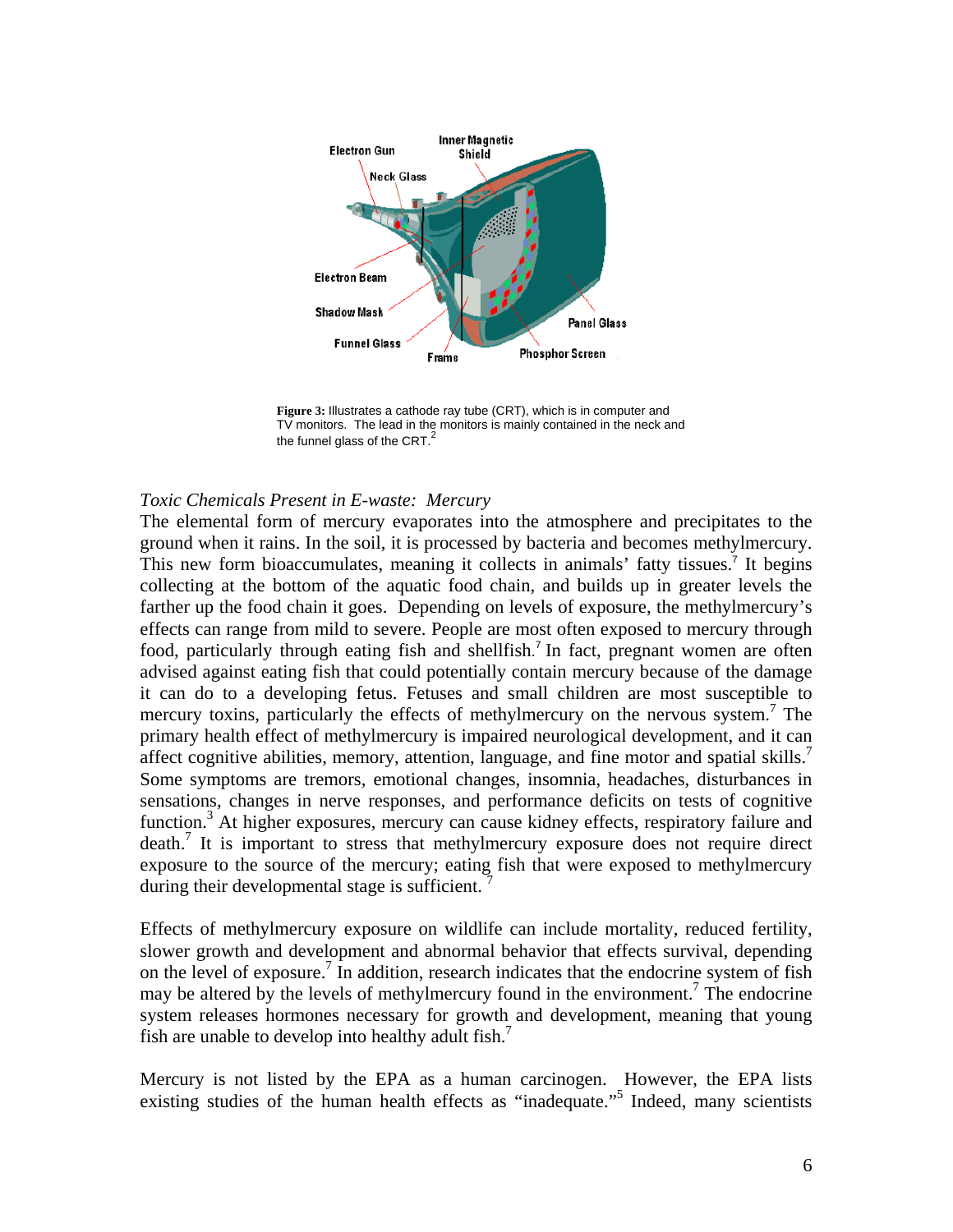believe current permissible levels of mercury exposure are too high.<sup>8</sup> There are also great controversies about mercury related to method of exposure, and what happens to this element once it enters the environment or a landfill. $\delta$ 

### *Toxic Chemicals Present in E-waste: Lead*

Lead is one of the most abundant toxic byproducts of e-waste and has many welldocumented detrimental human health effects.<sup>9</sup> Exposure to lead can occur from contaminated drinking water and often causes damage to the brain and nervous system.<sup>9</sup> Lead poisoning has the greatest health effect on children, and can cause slowed growth, hearing problems, and behavior and learning problems. In adults, lead can cause reproductive problems, high blood pressure, and memory and concentration problems.<sup>9</sup>

The Environmental effects of lead are just as detrimental. Organisms exposed to lead have a lower chance of reproduction because of behavioral changes or physical disorders from the exposure.<sup>9</sup>

The toxic properties of lead are well-studied, and there is little controversy associated with the toxicity of this element. The EPA states that, "by comparison to most other environmental toxicants, the degree of uncertainty about the health effects of lead is quite low".<sup>10</sup> It is classified as a probable human carcinogen, which means that there is no safe level of exposure below which negative health consequences may not occur. Lead is one of the most studied of the chemicals in e-waste because of the frequency of exposure and the severe negative health effects in children.

### *Toxic Chemicals Present in E-waste: Chromium*

Hexavalent chromium, Cr(VI), can damage DNA and has been linked to asthmatic bronchitis.<sup>11</sup> After entering the organism from the environment, chromium is reduced to trivalent chromium, which then binds to proteins<sup>12</sup> This triggers an immune system reaction that can have damaging effects on the body. All Cr(VI) compounds are potential carcinogens.<sup>11</sup> Health effects associated with Cr(VI) exposure include skin irritation and ulceration, asthma and respiratory irritation, perforated eardrums, kidney damage, liver damage, pulmonary congestion and edema, epigastric (upper abdomen) pain, and erosion and discoloration of the teeth.<sup>12</sup> The lungs, kidneys, and intestines are especially vulnerable, and if chromium lodges in tissues, its long-term action may lead to cancerous growth.<sup>12</sup> In some studies, chromium was reported as one of the factors of incidence of premature senility.<sup>11</sup>

In the environment, chromium can harm aquatic ecosystems, having negative effects on salmon and amphibian populations, and can also harm terrestrial biota.<sup>12</sup>

Chromium IV is generally agreed to be capable of causing cancer when inhaled; however, there is uncertainty if it is carcinogenic through the oral route of exposure.<sup>12</sup> Chromium III is an essential human nutrient in small doses and has a higher maximum daily exposure risk according to the EPA, meaning that it is less likely to be severely  $d$ etrimental.<sup>12</sup>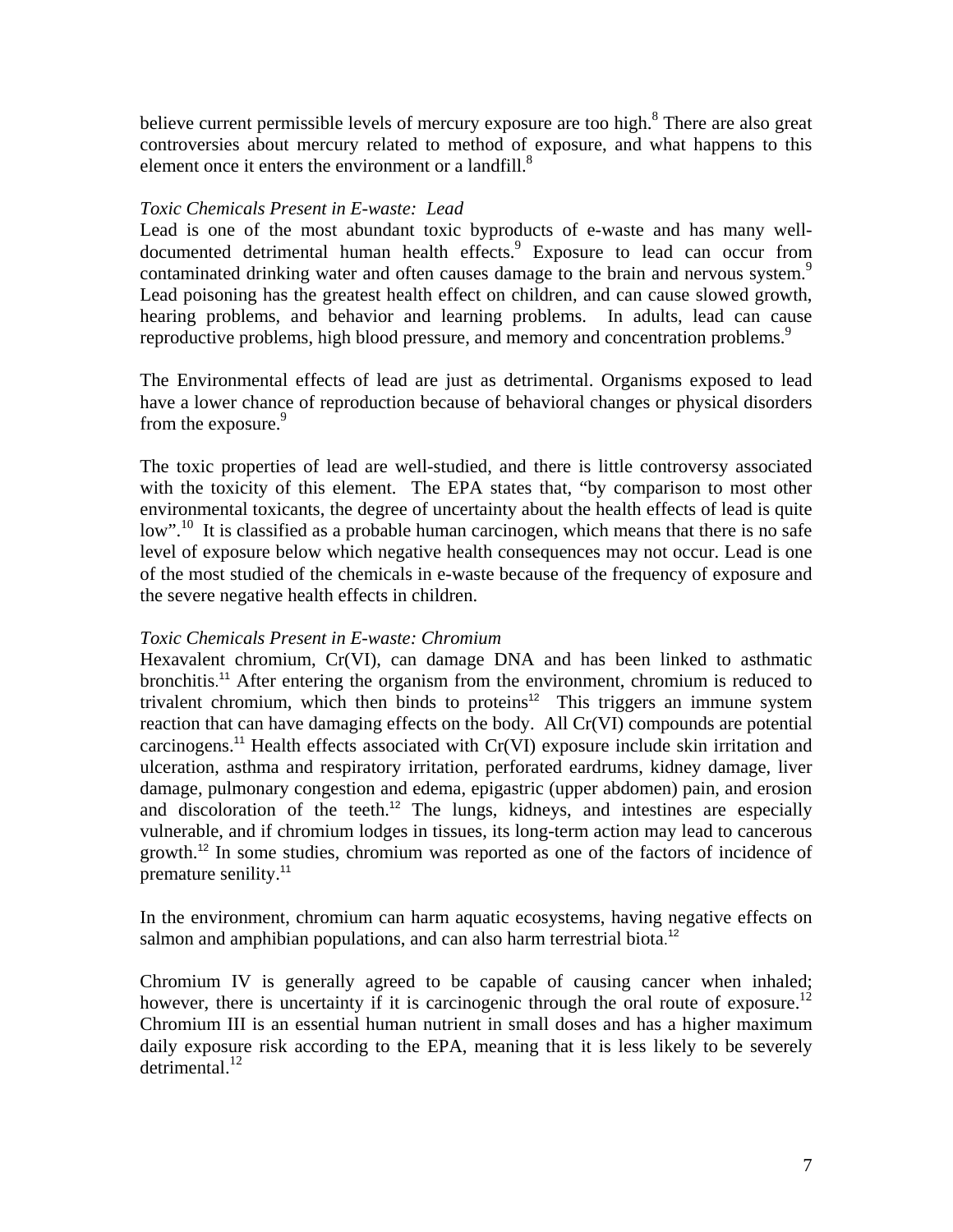### *Toxic Chemicals Present in E-waste: Brominated Flame Retardants*

Brominated Flame Retardents (BFRs) are added to consumer e-waste products in an effort to reduce the risk of injury or damage from fire.<sup>13</sup> They are found on printed circuit boards, components such as plastic covers and cables as well as plastic covers of televisions.<sup>13</sup> Although less is known about BFRs than many other contaminants, research has shown that one of these flame retardants, Polybrominated Diphenylethers (PDBE) might act as an endocrine disrupter.<sup>14</sup> Flame retardant (Polybrominated Biphenyls or PBB) may increase cancer risk to the digestive and lymph systems.<sup>14</sup>

Scientists believe that once BFRs are released into the environment through landfill leachate and incineration they are concentrated in the food chain, accumulating in fatty tissues in a similar fashion to the bioaccumulation of methylmercury described above. 14

Risk analysts are concerned about BFRs because of their persistence, bioaccumulation, and potential for toxicity in humans; however, scientific understanding of the health and environmental effects of BFRs is very limited and results from the current literature are incomplete and often conflicting.<sup>15</sup> Additionally, the major pathway for human BFR exposure is unknown. A report published in *Environmental Health Perspectives* stating that the "toxicology database [for BFRs] is inadequate to truly understand the risk."<sup>16</sup>

# **E-waste in Landfills**

The methods humans have developed for disposing of waste are imperfect and may result in detrimental effects to the environment and humans. When e-waste is disposed of in landfills, toxins can leach into groundwater or nearby water bodies. For instance, lead can leach from landfills into drinking water supplies,<sup>9</sup> and mercury can leach into surrounding soils. Chromium may contaminate the environment through landfill leachate, and air contamination can occur when materials containing chromium are incinerated. Landfills and incineration are currently major exposure pathways for humans to the hazardous chemicals found in e-waste.<sup>3</sup> Landfills are of particular concern since currently there are few other viable methods of disposal for most consumers. They face the choice of keeping the old computer indefinitely in a closet, or placing it in a landfill.

While landfills are designed to process toxins and waste, leaking can occur in the lining, or toxins may evaporate off of leachate ponds. Leachate is the liquid formed when water percolates through the toxic substances deposited in landfills and absorbs the toxins. It pools in the bottom of the landfill and is pumped out into a nearby pond. Contaminants may also be released into the air when waste is crushed or incinerated. Municipal solid waste workers also occasionally transport contaminants on their clothing.

The basic parts of a landfill are the bottom liner system, the cells, storm water drainage system, the methane collection system, the covering and the leachate collection system (see Figure 4). $^{17}$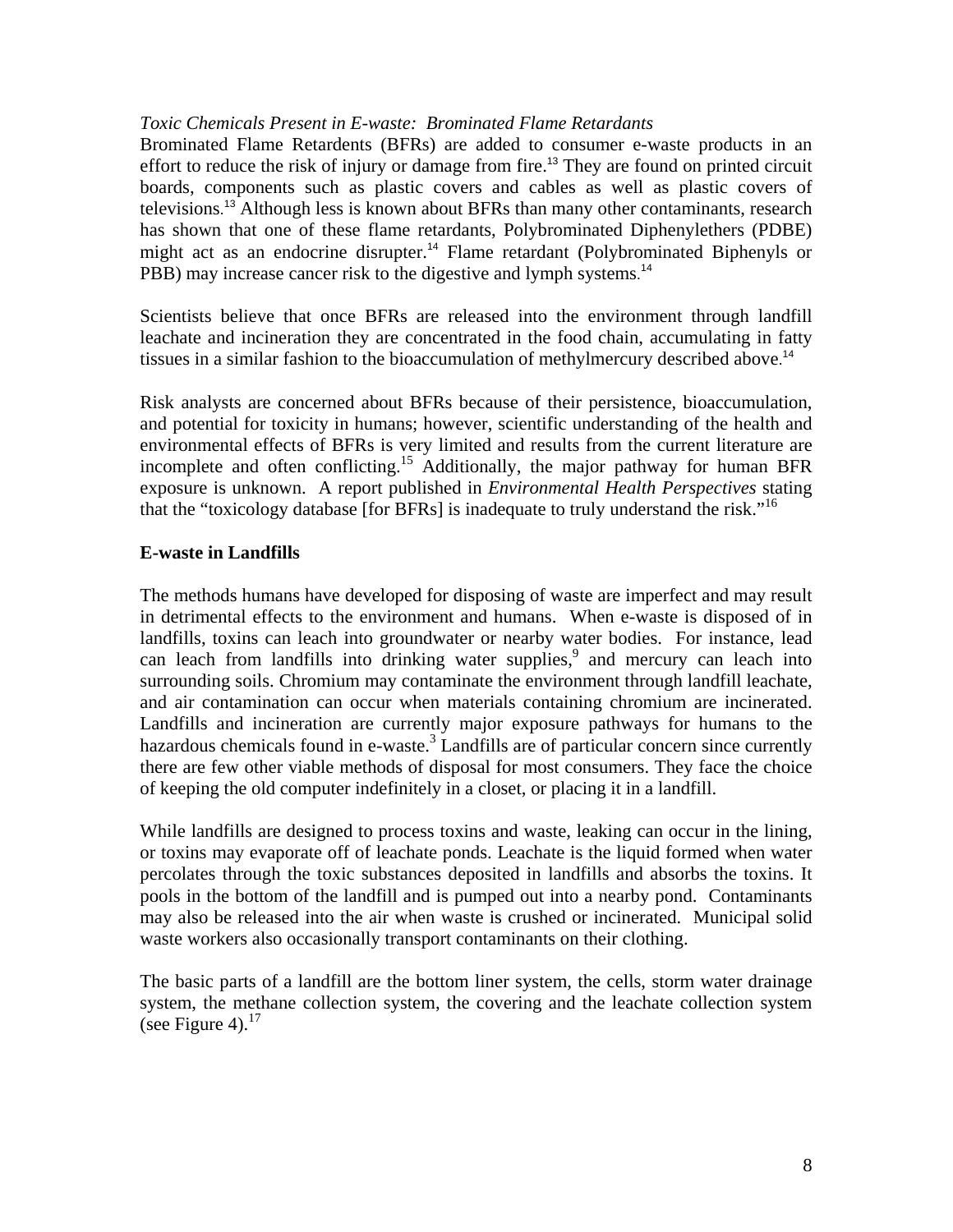#### *Components of Landfills: Bottom Liner System*

The bottom liner system separates trash and subsequent leachate from groundwater. It is the main defense in municipal waste sites to prevent toxic substances such as e-waste from environmental exposure. These are designed to be impervious to leaks. However, over time they can deteriorate and become ineffective, allowing the toxins to leak into the surrounding soil and groundwater.<sup>17</sup>

#### *Components of Landfills: Cells (old and new)*

Trash is stored in cells within a landfill. After a certain period of time, a cell will be covered over, and a new cell will begin above. Precipitation is allowed to percolate between cells to the bottom of a landfill, leaching toxins out of e-waste products as it descends until it reaches the impermeable layer at the bottom.<sup>17</sup>

#### *Components of Landfills: Storm Water Drainage System*

The storm water drainage system is designed to collect rain water that falls on a landfill to prevent flooding and environmental exposure.<sup>17</sup>

#### *Components of Landfills: Leachate Collection System*

The Leachate collection system collects water that has percolated through the landfill and absorbed toxic contaminants from e-waste and other hazardous materials. The contaminated leachate is then pumped out into a nearby leachate collection pond, where the contaminated water is contained. This water is still able to evaporate, however, releasing toxins into the atmosphere. $17$ 

### *Components of Landfills: Methane Collection System*

The methane collection system collects methane gas formed during the breakdown of solid waste. Methane is a highly flammable greenhouse gas, and needs to be collected to prevent risk of explosion in the presence of an ignition source. Once collected this gas can be flared off or used as a fuel to generate electrical power.<sup>17</sup>

#### *Components of Landfills: Covering or Cap*

The covering seals off the top of the landfill once it has been filled. This prevents atmospheric exposure to hazardous chemicals once the landfill is no longer in use and reduces the leaching of toxins due to precipitation.<sup>17</sup>

Overall, there are potential sources of environmental exposure to toxins present in ewaste at each stage of the landfill process. These are relatively mature technologies, and it is unlikely that new breakthroughs will drastically reduce the likelihood of exposure to contaminants from landfills. With the growing stream of e-waste projected to enter the market, the exposure risks associated with landfills are a major concern.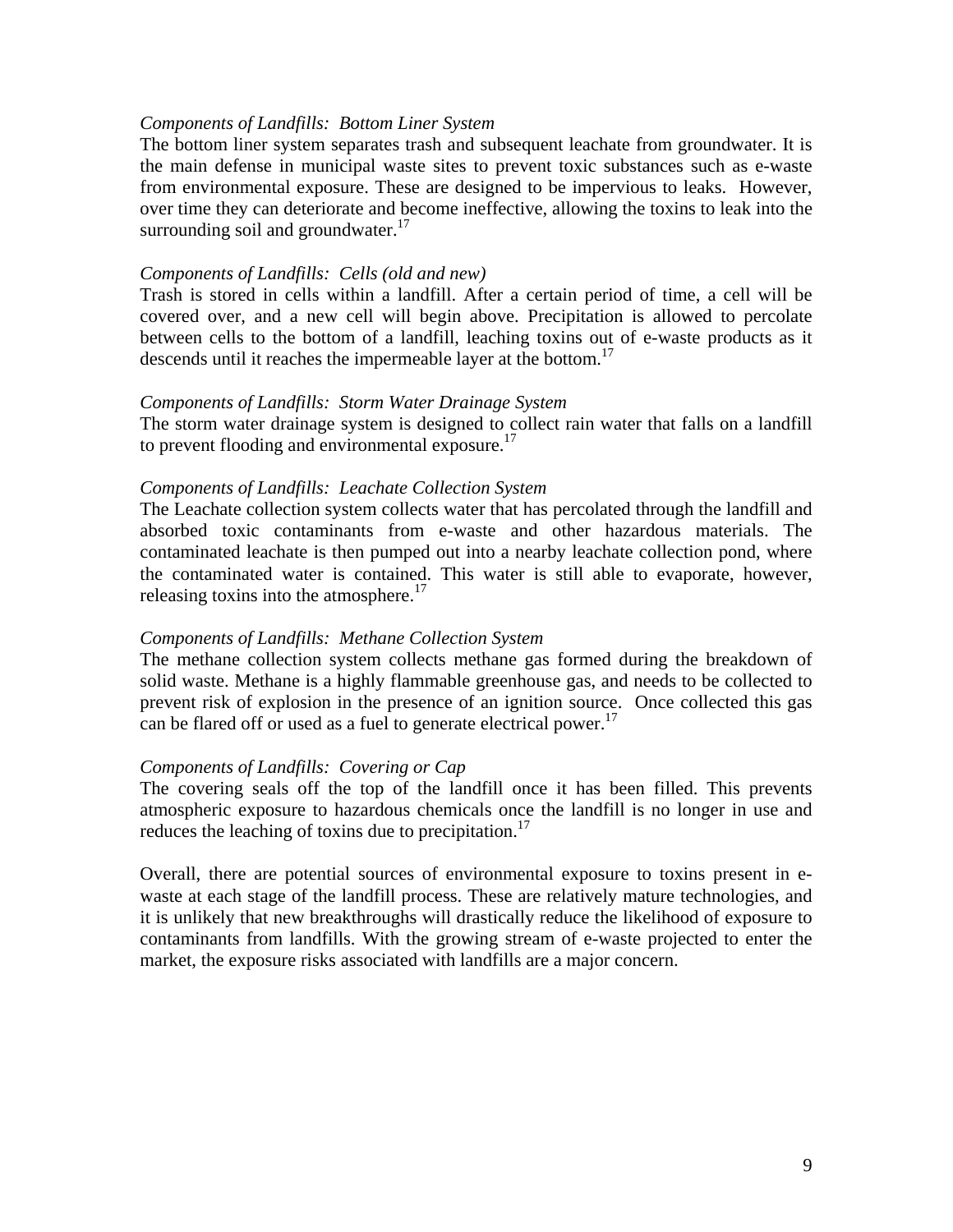#### **Diagram of a Cross-Section of a Landfill**



- A- Ground Water
- B- Compacted Clay
- C- Plastic Layer
- D- Leachate Collection Pipe
- E- Geotextile Mat
- F- Gravel
- G- Drainage Layer
- H- Soil Layer
- I- Old Cell
- J- New Cell
- K- Leachate Pond

**Figure 4:** This figure outlines the basic parts of a landfill. Landfills may leak into the environment, and are sometimes near water bodies. Source: http://people.howstuffworks.com/landfill6.htm-

### *Disposal Problems and Loss of Resources*

Currently, less than 10 percent of e-waste produced is reused or recycled.<sup>1</sup> This means that the majority of the e-waste is disposed of in landfills, where it can eventually create health problems through human exposure. Some computer manufacturers intentionally design their products for short life cycles and employ materials and processes that hinder recycling efforts with the objective of requiring consumers to purchase new products.<sup>18</sup> However, in addition to hazardous materials, e-waste contains valuable resources (such as gold, copper, and aluminum) which are lost if the waste is not recycled.<sup>19</sup>

### *Lack of Domestic Incentives for Recycling/Reuse*

E-waste recycling systems are currently scarce in the United States; as a result, businesses and individual consumers experience difficulty when attempting to recycle electronic devices. Consumers often face a lengthy trip to find the nearest recycler and a high cost for parting with the device when they arrive. In addition, interstate recycling (made necessary by the scarcity of programs), compounded with unclear regulation, inflates the cost of recycling.<sup>18</sup>

As a result of these disincentives to domestic recycling, 50-80% of the e-waste produced in the United States that does not enter landfills is exported to developing countries, where hazardous material regulations are less severe or nonexistent.<sup>2</sup> Unsafe recycling practices in these countries can be highly hazardous to workers, and often create even greater health hazards than disposal in landfills. $<sup>2</sup>$ </sup>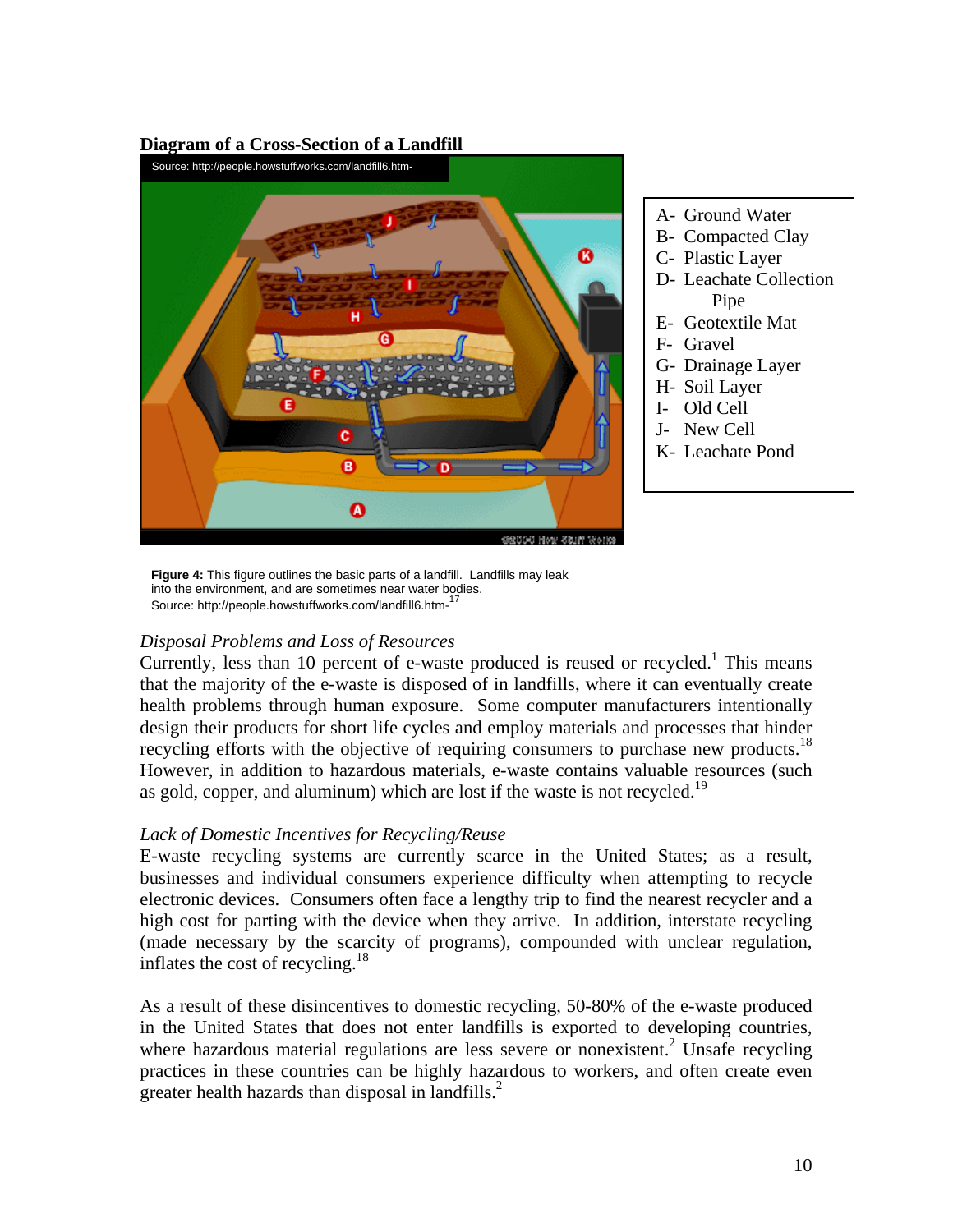# *SUMMARY OF THE LEGISLATION*

# **Existing Legislation**

In the U.S., four states have current regulations prohibiting discarding cathode ray tubes in landfills. Additionally, three states have general e-waste legislation, and 26 others have begun developing similar statutes. These independent programs create a variety of different laws and restrictions, the lack of uniformity of which could create additional, unnecessary costs for the electronics industry and recyclers.<sup>20</sup> National legislation could potentially eliminate the problems associated with state-to-state variations in e-waste regulation.

At present there is no cohesive federal legislation in the United States which regulates the disposal of electronic waste (e-waste) by households or small producers. Where businesses and other non-household producers are sufficiently large, their disposal of ewaste is regulated under hazardous waste legislation. However, the disposal of e-waste regularly falls outside the remit of the legislation, despite the fact that it contains materials such as lead, chromium, cadmium, mercury, and brominated flame retardants. Nationally, the Resource Conservation and Recovery Act (RCRA) of 1976 regulates the procedure for disposing of hazardous waste (including e-waste) by large generators, but exempts households and other small-quantity-generators (up to 220 pounds per month) from hazardous waste management requirements.<sup>21</sup> As such, most states allow consumers to throw e-waste into landfills as municipal solid waste (ordinary household waste).

Increasing sales of new electronics have created concern about the volume of such hazardous materials being placed in the waste stream. Such concerns have prompted individual states to take action, as well as independent campaigns and industry initiatives. At state level, significant measures have been enacted since 2001, including landmark bills in California and Maine, which opened the floodgates for state level legislation on this subject. The website for the national conference of state legislatures notes that between January and July 2005 at least 26 states introduced e-waste legislation, the same number as introduced such legislation during all of  $2004.<sup>22</sup>$ 

In addition, there have been a number of stewardship initiatives by major electronics manufacturers, retailers and associations, including companies such as Apple Computer, HP, Compaq and Dell. Non-profit groups have established campaigns such as the Computer Take-Back Campaign, with the aim of encouraging manufacturers to take responsibility for the full life-cycle of their products.<sup>23</sup> These efforts and programs have sprung from increasing knowledge of the hazards associated with placing e-waste in the municipal waste stream.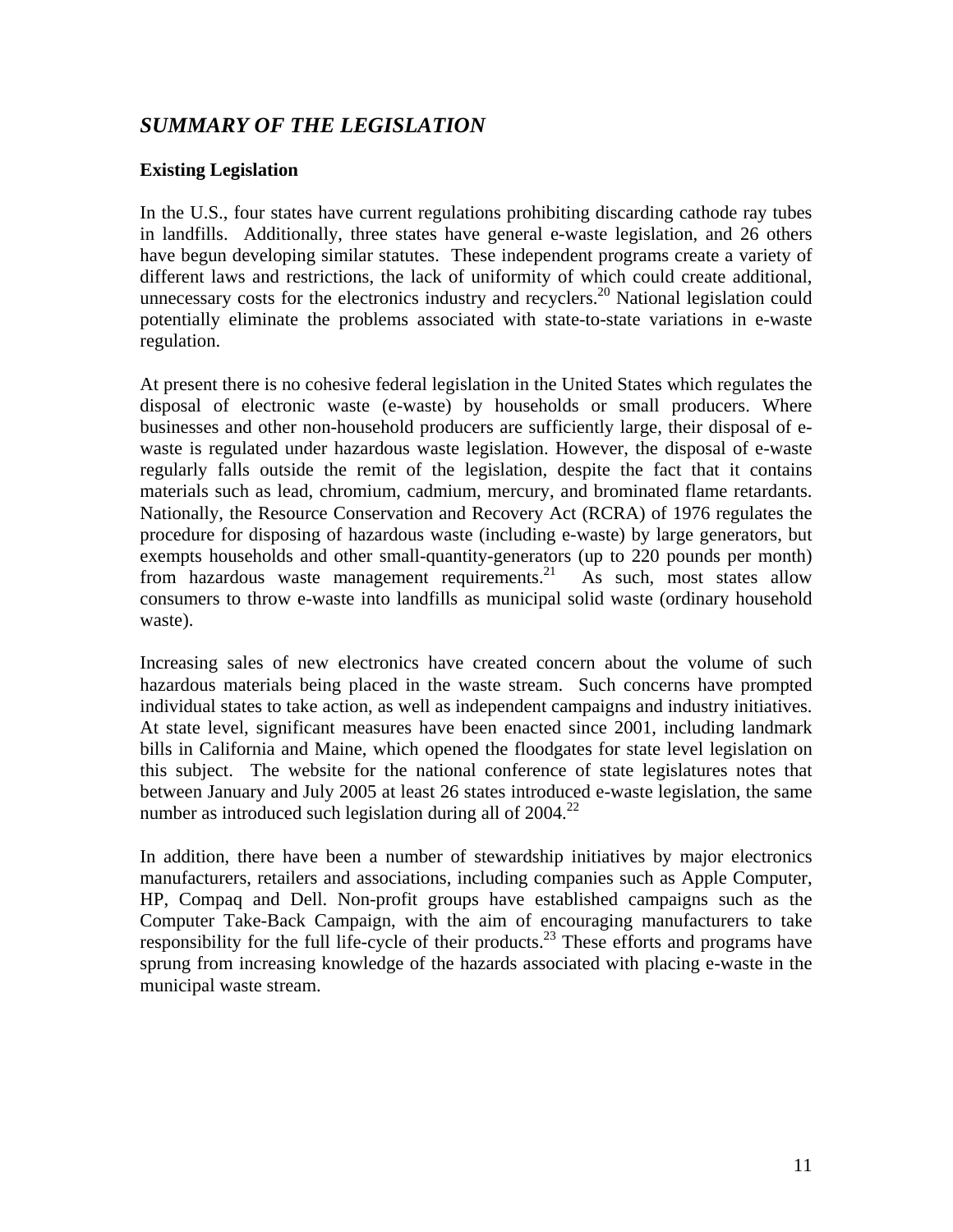### **Proposed Legislation**

The Electronic Waste Recycling Promotion and Consumer Protection Act (the Bill) was created out of the need for national legislation addressing the threat posed by the toxicity of e-waste to humans. It was introduced to the Senate on 3 March 2005 (title s. 510) by Senator Ron Wyden. It was read twice and referred to the Committee on Finance.<sup>21</sup> The Bill was separately referred to the House of Representatives on 14 November 2005, (title H.R.4316) by Ms Millender-McDonald, and it has since been referred to the subcommittee on Environment and Hazardous Materials for a period to be determined.<sup>21</sup>

The Bill was created to examine the dangers of toxins in e-waste and to promote an ewaste recycling program on the national level. It creates a fifteen dollar tax credit for individual consumers and an eight dollar per-unit tax credit for large-scale recyclers.<sup>24</sup> It also requires the Environmental Protection Agency (EPA) to analyze different methods of funding a recycling program. If the measures result in general access to recycling across the United States within three years, the Bill has the potential to make disposing of e-waste products in landfills illegal. $^{24}$ 

The objective of the Bill is to encourage the formation of a national recycling program as a result of concerns about the growing tide of e-waste entering the municipal waste stream and being stored in people's homes. Switzerland, the Netherlands and Japan have enacted legislation which regulates the disposal of end-of-life equipment. The European Union is also in the process of developing regulations which would require manufacturers and importers to take back e-waste for recycling and waste management, keeping it separate from the municipal waste stream. A universally agreed upon definition of the term "e-waste" does not currently exist. In fact, determining what qualifies as e-waste is a point of contention. Many organizations employ broad definitions such as, "any appliance using an electric power supply that has reached its end-of-life.<sup> $25$ </sup>

In contrast, the Bill employs a more specific designation, limiting e-waste to "any display screen or system unit. $1^{24}$  This narrow definition includes central processing units of personal computers, as well as television and computer monitors, but excludes items such as cellular phones, mp3 players and personal assistant devices. Increasing e-waste is assumed to be a concern because it contains many materials that are hazardous to human health, and municipal waste sites may not satisfactorily prevent environmental exposure to these toxins. As a result, the Bill is an introductory piece of legislation that aims to remove e-waste from the municipal waste stream by encouraging recycling.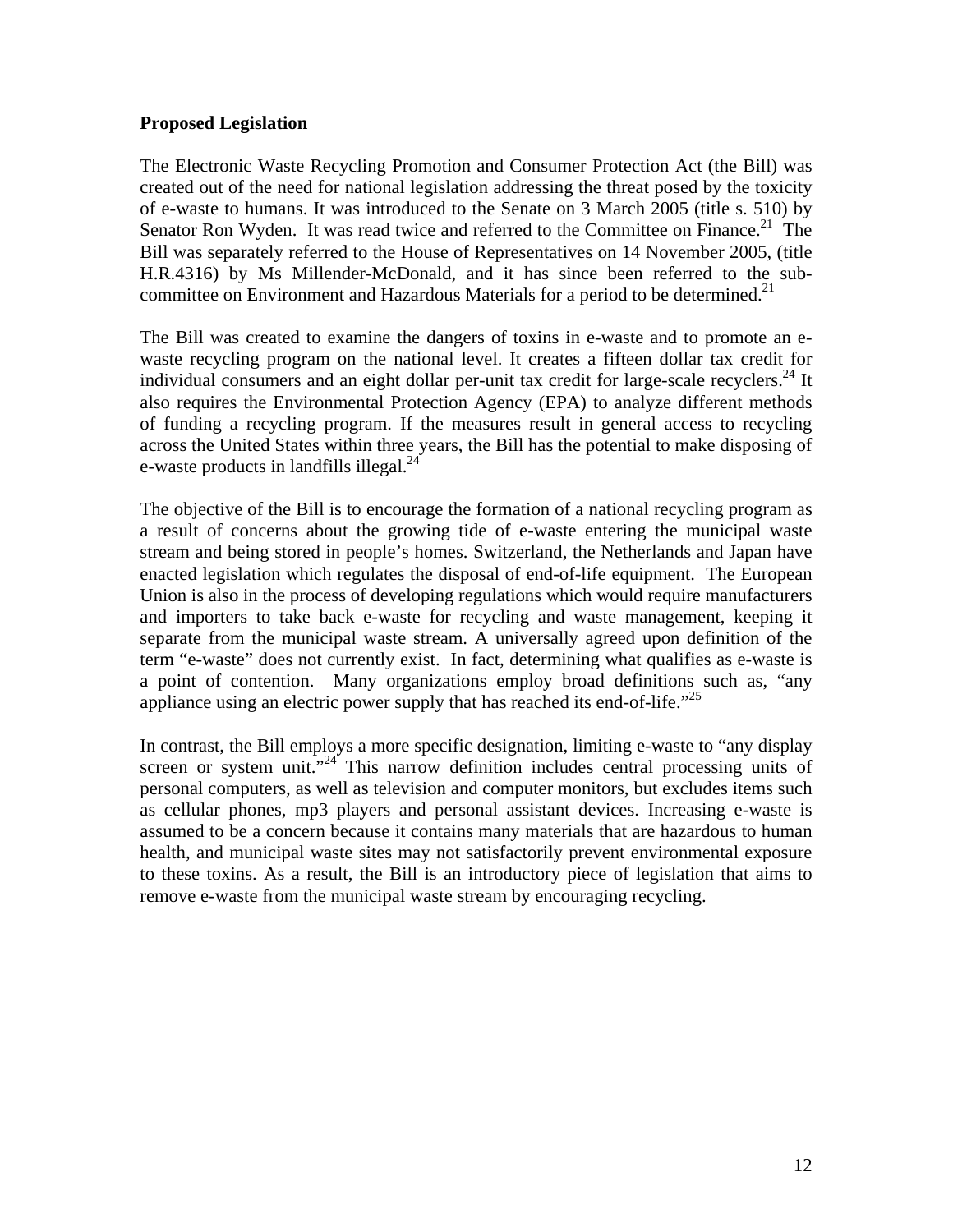# *ANALYSIS OF THE PROPOSED SOLUTION*

The proposed solution in the Bill is comprised of five main provisions: (1.) A recycler tax credit, (2.) consumer tax credit, (3.) Consider prohibiting the disposal of e-waste three years after enactment of the Bill, provided sufficient recycling centers area available, (4.) Recycle all e-waste generated by federal government, (5.) Study the feasibility of nationwide recycling program. 24 There are several advantages and disadvantages inherent in the solutions proposed by the Bill.

# **Recycler Tax Credit**

This solution in the Bill (Section 4) targets the recyclers of e-waste. A recycler is defined as any eligible taxpayer who collects and recycles at least  $5,000$  units of e-waste.<sup>24</sup> The amount of the proposed credit is \$8 per unit of e-waste collected.<sup>24</sup> The credit would take effect as soon as regulations are issued and expire three years from that date. $^{24}$ 

# *Recycler Tax Credit: Pros and Cons*

In essence, this provision creates an economic incentive for recyclers through the creation of a tax credit, with the aim of encouraging organizations to expand or create e-waste recycling businesses. This economic incentive may be quite compelling as it would amount to a minimum tax credit of  $$40,000$  dollars for participating organizations.<sup>26</sup> The benefit to recyclers may be enough to actually change the behavior of some businesses and companies and lead to an increase in the number of recycling facilities and the number of computers being recycled.

The cost of the tax credit will be borne the federal government. Based on the Environmental Protection Agency's (EPA's) estimate that at least 40 million units will be recycled in 2007 alone, if all recyclers claimed the \$8/unit credit, the loss in taxes to the federal government would be  $$320$  million.<sup>27</sup> However, this estimate does not take into account the incentive of the tax credit, which may increase the number of units recycled significantly. The tax credit expires in three years. When it expires there may be a dip in computer recycling because there is no longer an economic incentive. The hope is that after three years, the economic benefits of recycling will eliminate the need for a government subsidy.

# **Consumer Tax Credit**

The Consumer Tax Credit (Section 5 of the Bill) addresses e-waste disposal by individuals. A consumer is defined as any taxpayer who recycles at least one unit of ewaste; the amount of the proposed credit is  $$15<sup>24</sup>$  Unlike the tax credit for recyclers, however, this is not a credit per unit but a total credit regardless of number of units recycled.<sup>24</sup> Like the tax credit for recyclers, this provision would take effect as soon as regulations are issued and expire three years from that date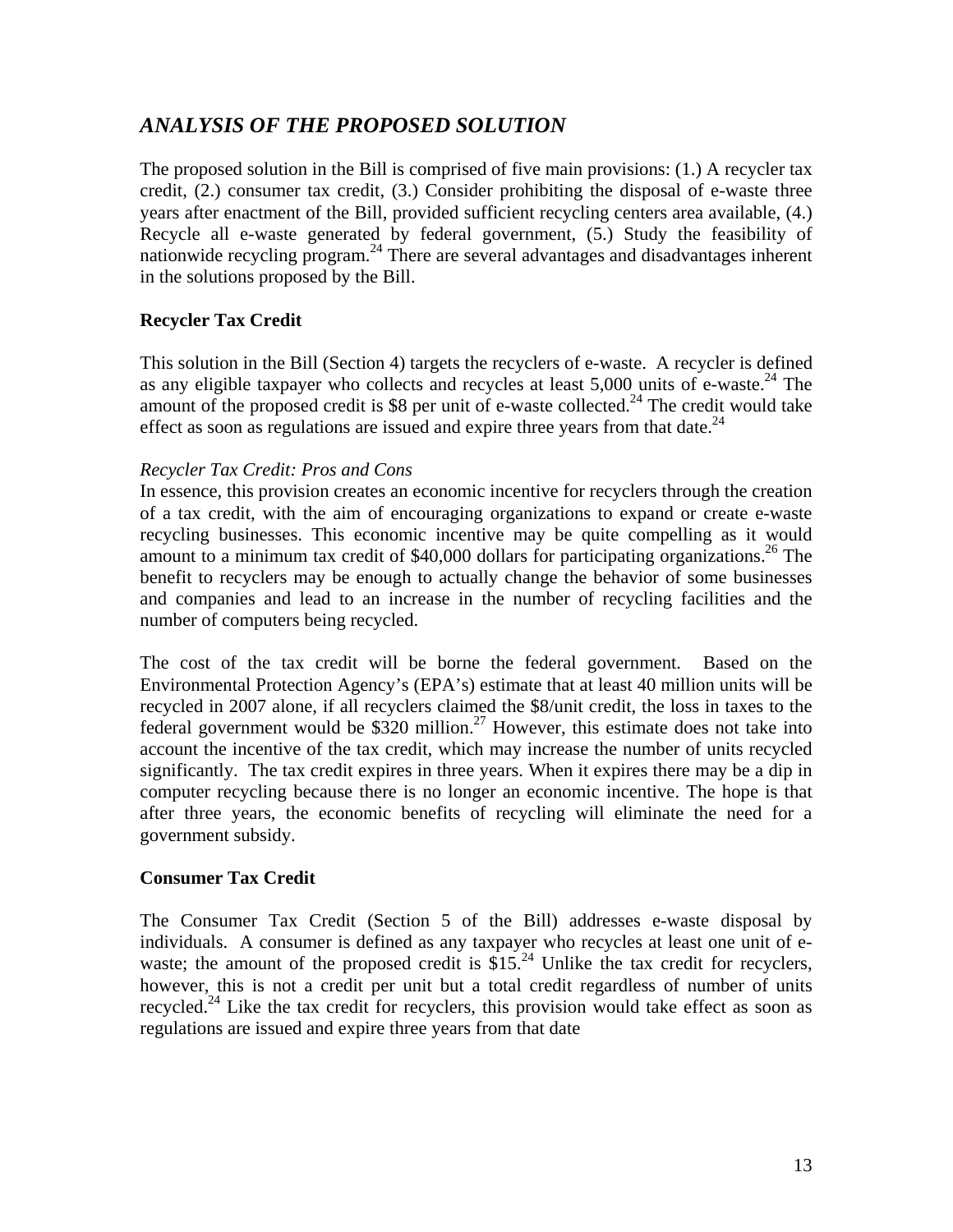### *Consumer Tax Credit: Pros and Cons*

Like the Recycler Tax Credit, this solution creates a financial incentive for consumers to recycle. However, it may not be an adequate incentive for most consumers, particularly if recycling is not convenient (i.e. a consumer must deliver e-waste to a collection-point, regardless of distance).10 Additionally, limited recycling infrastructure may make recycling unfeasible, and providing the necessary documentation to prove e-waste was recycled by a certified recycler will add an administrative burden.<sup>10</sup> Thus, although the Bill aims to change the behavior of individuals, the \$15 tax credit may not be sufficient to offset the additional inconvenience to the consumer.

### **Prohibiting Disposal of E-waste**

This proposed solution (in Section 6 of the Bill) targets the behavior of e-waste consumers and landfill operators. It proposes making it illegal (three years after enactment) for a solid waste operator to receive qualified e-waste, unless it is recycling the e-waste.<sup>24</sup> However, the implementation of this provision of the bill is left to the EPA, who must (at that point in time) determine whether the 'majority of households have sufficient access to recycling services.<sup> $24$ </sup> In order to increase this access, this section also proposes that the EPA issue guidelines that will make it easier for waste handlers to recycle e-waste. This includes classifying qualified e-waste as 'universal waste', which encourages the recycling and proper disposal of e-waste.<sup>27</sup>

### *Prohibiting Disposal of E-waste: Pros and Cons*

A ban on the disposal of e-waste effectively requires recycling. This creates a clear mandate to address the problem of e-waste. The Bill also calls for EPA to issue guidelines within six months of enactment of the Bill to assist in the development of recycling procedures.<sup>24</sup> This may provide incentives to help interested waste handlers move toward e-waste recycling.

While this solution has the potential for many positive outcomes, it also has several disadvantages. First, it hinges on the EPA determining that the 'majority of households have sufficient access to recycling services.<sup>24</sup> This requirement may not be met in three years. There is no concrete solution in the legislation to require the creation of this infrastructure. Additionally, the term 'sufficient' access is ambiguous, and may lead to a debate over interpretation.

### **Recycling all E-waste Generated by the Federal Government**

Section 7 of the Bill addresses e-waste generated by the Federal Government. It proposes that all e-waste generated by the federal government is recycled.<sup>24</sup> Responsibility for ensuring this happens is assigned to the head of each executive agency.<sup>24</sup>

### *Recycling all E-waste Generated by the Federal Government: Pros and Cons*

This solution provides the immediate reduction of a large source of e-waste. It creates a culture of recycling within the federal government that denotes a certain commitment to the issue, and may make future e-waste legislation more robust and amenable to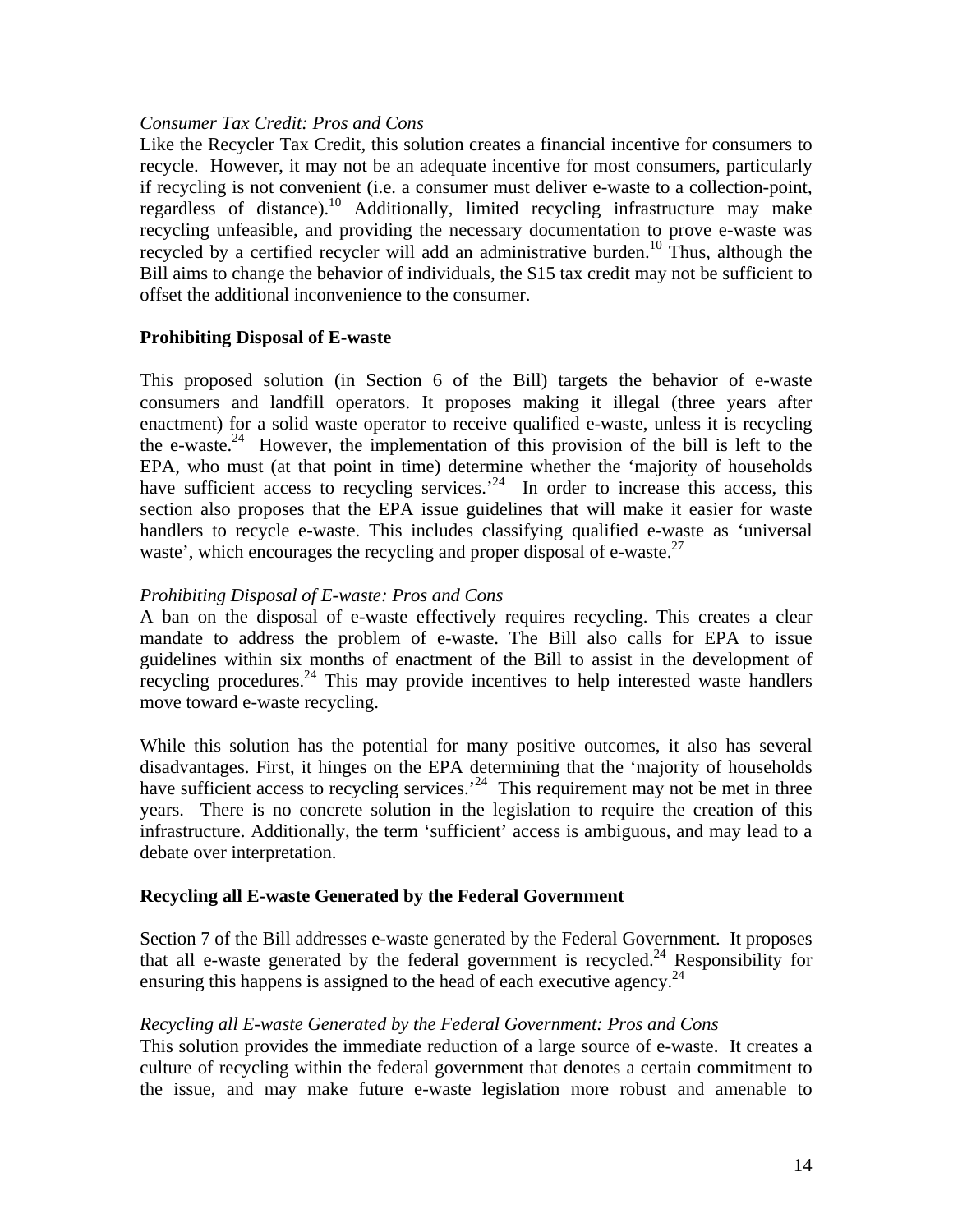policymakers. It also provides an opportunity for the EPA to become familiar with the obstacles and impacts of e-waste recycling, and may provide a model for future programs.28 The disadvantage of this solution is that it may impose substantial costs on taxpayers rather than product manufacturers.

# **Study Feasibility of Nationwide Recycling Program**

Section 8 in the Bill proposes the EPA conduct a feasibility study for a nationwide recycling program that preempts any state program. The study should include an analysis of multiple approaches including (1) collection of an advanced recycling fee, (2) collection of an end-of-life fee, (3) producer responsibility, and (4) extension of a tax credit.<sup>24</sup> Within one year, the results of the study must be reported to Congress. Included in the report must be a cost-benefit analysis of each program, and the quantities of ewaste recycled.<sup>24</sup> A cost-benefit and feasibility analysis of including emerging e-waste streams (such as cell phones and personal organizational devices) in the program will also be included in the report.<sup>24</sup>

### *Study Feasibility of Nationwide Recycling Program: Pros and Cons*

This approach concedes that many options are available and deserve equal consideration before taking action. It allows for a reasonable amount of time for the EPA to consider alternatives (one year), and provides the opportunity to incorporate new information while considering a plan. Additionally, if this recycling program is enacted, regulations will be nationally streamlined which may translate into a clearer mandate and fewer costs for manufactures and national recyclers. It would also extend recycling opportunities to consumers in states without an existing e-waste program.

There are, however, several disadvantages to this solution. First of all, it is not a concrete solution that can be enacted, but rather the plan to study the feasibility of a concrete action. Additionally, the nationwide program may be less stringent or effective than local or state programs.

# **Overall Pros and Cons of the Bill**

This Bill could be a step in the right direction to addressing the growing problem of ewaste in the United States. It outlines several enforceable options through economic incentives and requires the recycling of all Federally-produced e-waste. It introduces means by which to address the problem of e-waste. It also attempts to introduce the infrastructure and information-gathering needed for a national program over the next three years. This provides time to prepare for banning the disposal of e-waste. If this ban were included in the Bill without ensuring that the necessary infrastructure was in place, it may result in the illegal dumping of e-waste.

It also provides a universal approach to e-waste. Current e-waste regulations create an uneven regulatory regime. Some states and localities have enacted legislation addressing e-waste, while others have not.<sup>29</sup> This makes it difficult for manufacturers to comply with regulations that vary from state to state.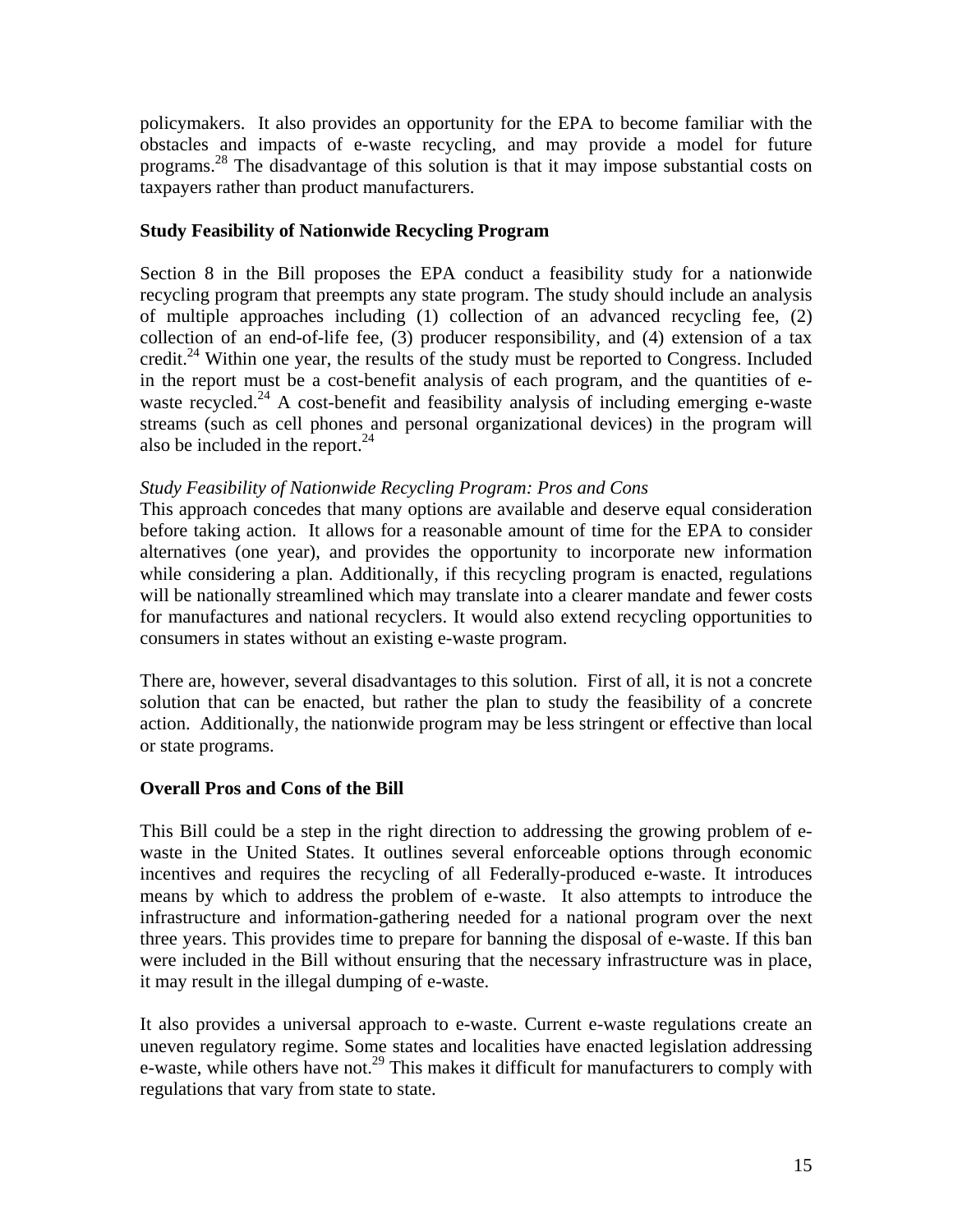Additionally, only large-quantity generators are currently regulated; this Bill expands regulation to the federal government and provides incentives for individuals and small producers of e-waste.

The Bill provides tax credit incentives without necessarily providing the needed facilities for recycling. This means that individuals who would like to recycle may not have local centers to drop off e-waste. The Bill does not include a requirement for establishing recycling centers or state where these facilities are needed.

Another possible weakness of the Bill is that it does not place the obligation of recycling on manufacturers. Although the Bill states that if a nationwide program is enacted it may make the producers of e-waste responsible for collecting, recycling or arranging for the recycling of e-waste, it currently places no onus on manufacturers to take responsibility for their product.

In a similar vein, the legislation focuses only on the endpoint of the e-waste problem. It contains no legislation or plan to look at improving the production of these products to create a less toxic product to begin with.

An additional disadvantage is that, although time is needed to address the viability of a national program, given the toxicity of e-waste, it is questionable whether the legislation deals with the issue quickly enough.

# **How Key Stakeholders View the Issue**

### *How Stakeholders View the Issue: Manufactures*

Manufacturers of electronic devices have a variety of opinions about e-waste. Some companies are concerned about the effects mandatory recycling programs could have on what is already considered a highly competitive industry with thin profit margins.<sup>30</sup> Other groups—primarily those that have already made progress implementing recycling programs—see the e-waste issue as an opportunity to gain a competitive advantage.<sup>1</sup> Company's such as Dell and HP have already begun programs to take back and recycle their old machines, attempting to gain an advantage over the competition. They argue that it could end up being advantageous to manufacturers to take back old machines, since they could salvage parts and materials from them and potentially save money over having to buy those things new.

### *How Stakeholders View the Issue: Consumers*

As mentioned previously, consumers are often unaware of the possibility of recycling their e-waste, and individuals alert to the option are commonly faced with major logistical difficulties and costs.<sup>18</sup> Additionally, the majority of consumers remain unconscious of the negative health effects associated with current e-waste disposal practices.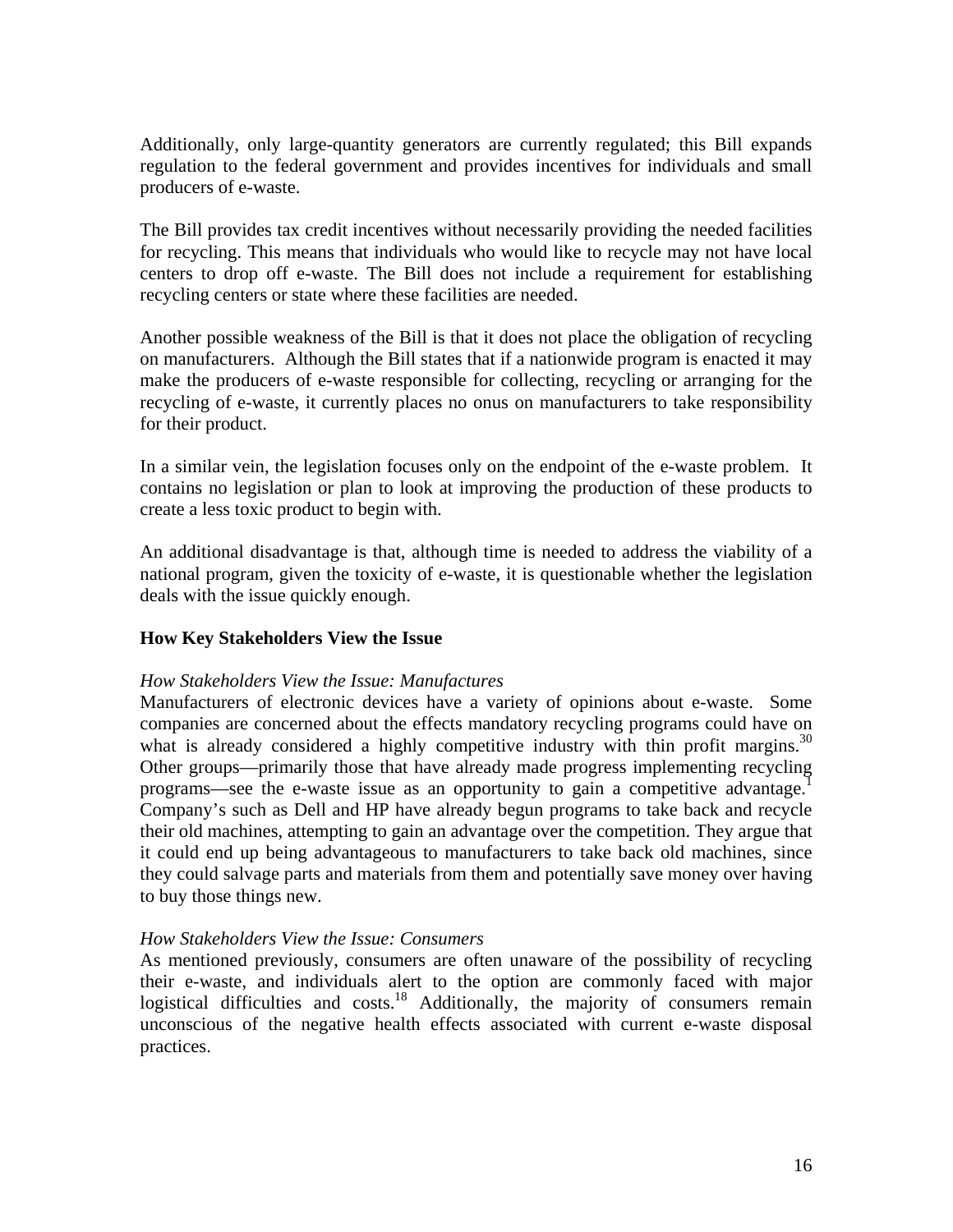Consumers ultimately bear the cost for any e-waste recycling efforts (either directly or indirectly) and may react with either reluctance or support to e-waste recycling initiatives depending on how the issue is perceived.<sup>1</sup> Adequate education of the problems with current e-waste disposal practices will be important to help consumers understand the dangers posed by toxins in computers that are allowed to enter the waste stream.

#### *How Stakeholders View the Issue: Retailers*

Retailers provide a key link between manufacturers and consumers. This places them in a unique position to become involved with the collection of e-waste. In fact, many retailers have already participated in recycling programs to some extent since large scale consumers are already required to recycle.<sup>30</sup> Some retailers wish to be drawn further into e-waste issues, others remain hesitant.

#### *How Stakeholders View the Issue: Government*

In the case of national e-waste recycling legislation, the federal government would have to oversee and possibly fund portions of the project. As a result, the government sees the problem in terms of how to best use the existing waste disposal infrastructure and how to create additional e-waste recycling services within a set time frame.<sup>24</sup> The federal government is also concerned that state run initiatives may create a tangle of regulations in the near future that will impede the creation of national legislation.

### *How Stakeholders View the Issue: Recyclers*

Recyclers stand to benefit directly from any legislation mandating reprocessing of ewaste. They hope that additional support in the form of government subsidies will allow what is essentially a young industry to continue to grow.<sup>20</sup> Recyclers would also like to see manufacturers make computers easier to disassemble and recycle.<sup>1</sup> There is currently a very thin profit margin, and economies of scale in addition to incentives could increase that margin.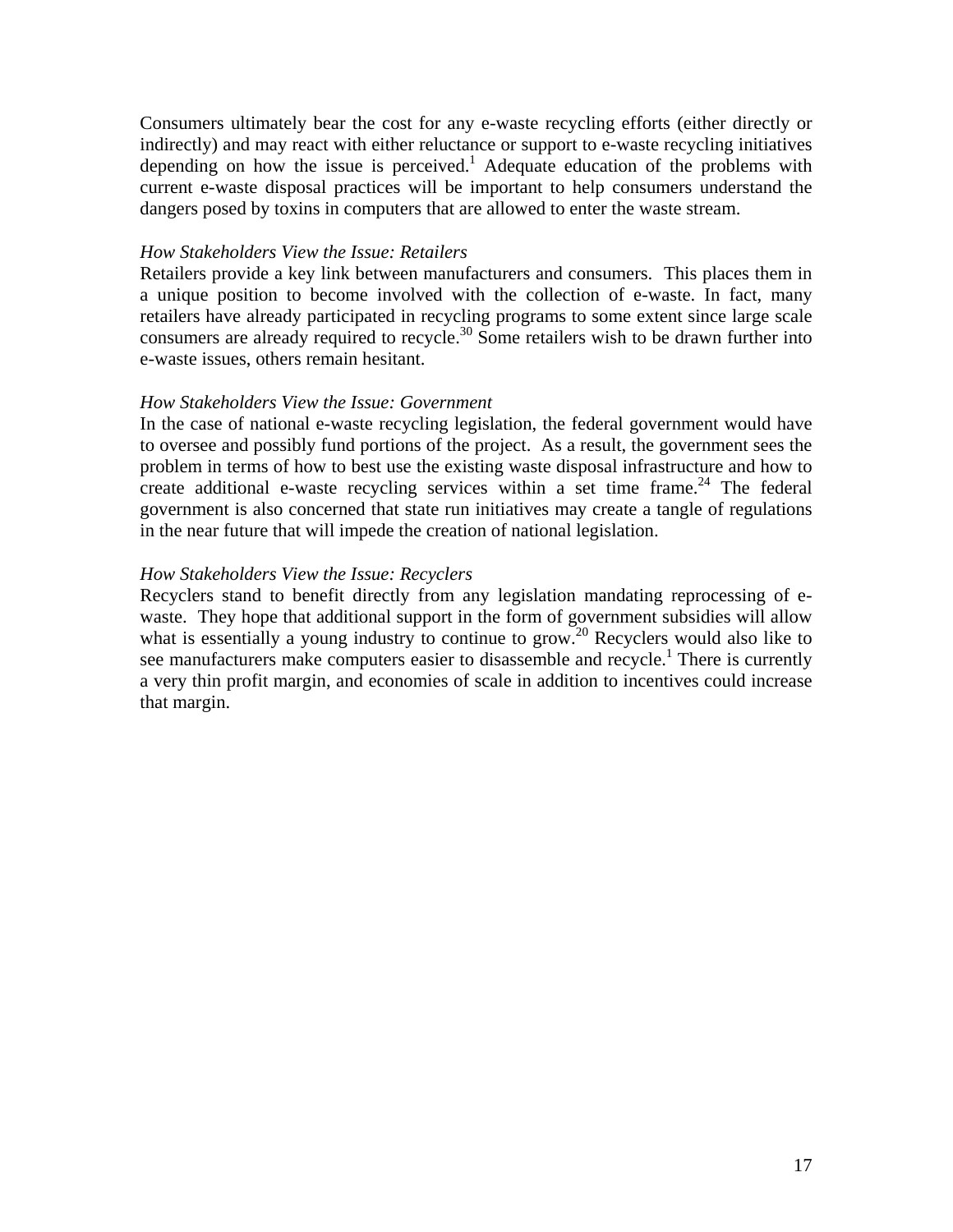# *UNCERTAINTIES RELATED TO E-WASTE EXPOSURE*

The Bill focuses on the negative human health impacts associated with certain chemical compounds contained in e-waste. As a proposed solution to these problems, it suggests that the recycling of e-waste should be increased.<sup>24</sup> To evaluate this approach, it is necessary to examine the scientific uncertainties surrounding several issues associated with e-waste: the health effects of toxins contained in e-waste; human exposure to toxins through e-waste disposal in landfills; and human exposure to toxins through various ewaste recycling methods. The complexities associated with each of these topics lead to differences in opinion about both the problem of e-waste disposal and the proposed solution of e-waste recycling. This is not to suggest that placing e-waste in landfills is an adequate option, merely that it is unclear exactly how detrimental it is, and if recycling is a significant improvement from a health standpoint.

### **Uncertainties Related to Human Exposure: Landfills**

The Bill assumes that if e-waste is placed in landfills, eventually there is human exposure to the toxic components of this waste. However, there are several uncertainties related to this assumption. These include: a poor understanding of what level of the toxins in the environment can be attributed to leakage from landfills; difficulty determining what level of human exposure to these toxins is occurring as a result; and how much of this exposure can be attributed directly to the e-waste component of the landfill.

Modern landfills are designed to contain wastes without leaking into the surrounding air, water, and soil. However, a report by the EPA states that, "even the best liner and leachate collection system will ultimately fail due to natural deterioration.<sup>331</sup> According to the *Zero Waste* website, other studies found that 82% of surveyed landfill cells had leaks. Industry representatives have argued that no leakage of toxins occurs from landfills. For example, Fern Abrams, director of environmental policy at IPC-Association Connecting Electronics Industries, an industry group based in Illinois, stated, "It has never been shown that lead is actually leaching out of landfills."<sup>30</sup>

Unfortunately, directly measuring the toxins present in a landfill is not always straightforward. There are usually controversies and uncertainties about what toxins are present, where the toxins come from, and how much of each toxin is able to enter the environment [32]. Currently there is research being conducted in an attempt to quantify the amount of toxins in landfill leachate that can be linked to computers and TV monitors. An example of this research is a study conducted by Timothy Townsend, a University of Florida environmental engineer. The EPA sponsored a report by Townsend in 2004, which found that e-waste items leached lead at levels that exceed the EPA threshold for categorizing a waste as hazardous.<sup>16</sup> Other studies include finding out how polybrominated diphenyl ethers or PBDE, which are used as flame retardants, migrate from electronic waste into human tissue, according to the University of British Columbia.<sup>8</sup>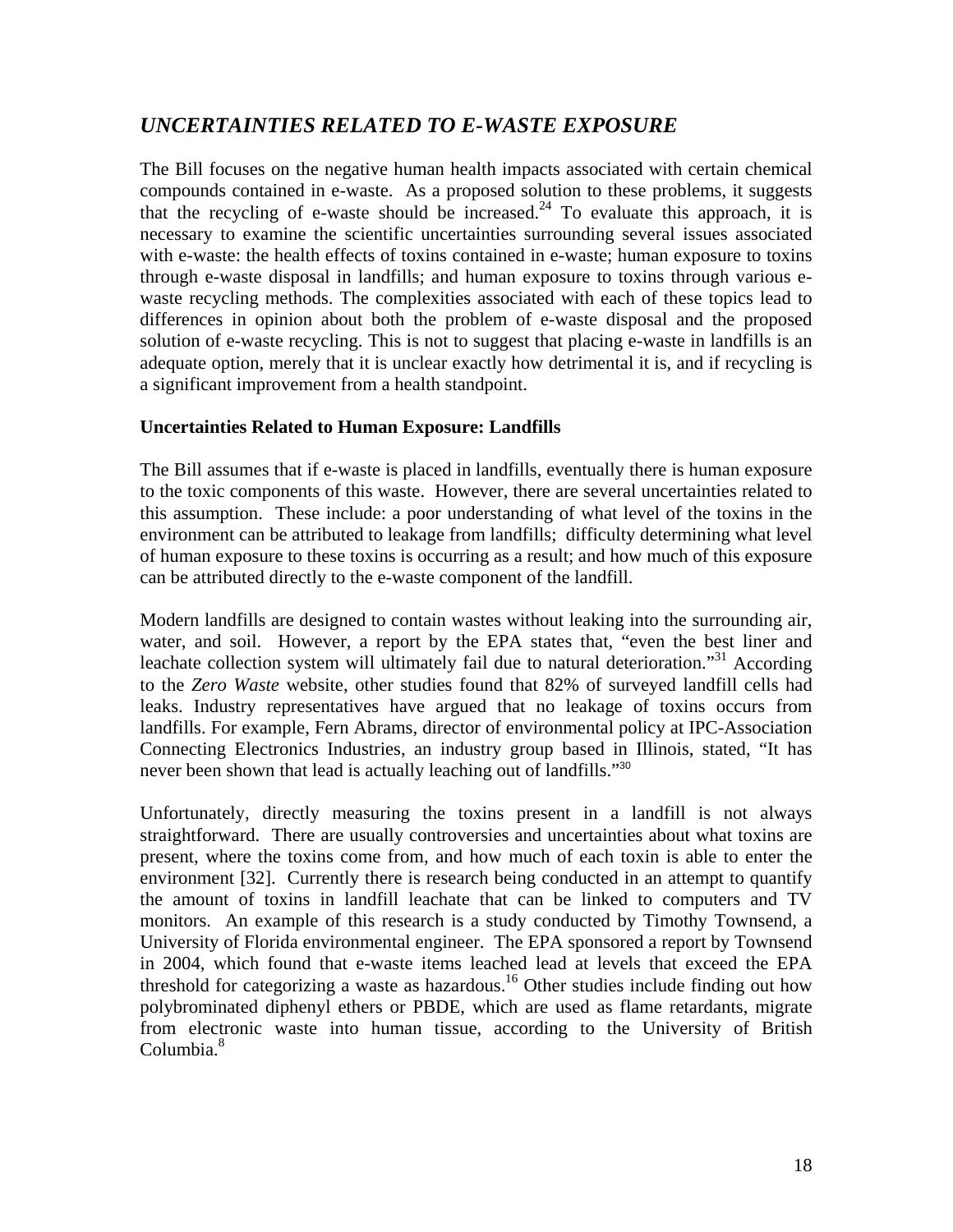While scientists generally believe that humans are exposed to dangerous chemicals by ewaste placed in landfills, more research is needed to fully understand human exposure to e-waste toxins from landfill leaks.<sup>12,14,16</sup> A greater understanding of how much of the toxins in e-waste are leaving landfill sites, and of what quantities of toxins humans are actually being exposed to as a result, would help to resolve the debates related to this issue.

### **Uncertainties Related to Human Exposure: E-waste Recycling**

The Bill assumes that e-waste recycling reduces human exposure to the toxins contained in computers. However, the wide variety of processes which could be classified as "ewaste recycling" leaves many unresolved questions related to human exposure to toxins during recycling. It is uncertain whether e-waste recycling practices eliminate all human exposure to e-waste toxins, and if they do not, what the exposure rates are. In addition, some e-waste recycling practices use strong acids that create additional chemicals that must be disposed of safely. Finally, some analysts believe that hazardous materials are left as an end result of the recycling process. $2<sup>1</sup>$ 

Some studies report negative health effects suffered by workers that recycle e-waste utilizing the most rudimentary methods. For example, some recyclers utilize prison labor force workers to hammer apart cathode ray tubes—one of the most toxic parts of computers and televisions.<sup>33</sup> Research reveals that people dismantling e-waste showed significantly higher levels of all brominated flame retardants in their blood.<sup>33</sup> Since these toxins accumulated in human tissue, this problem can have a cumulative effect. This may indicate that toxins may be released into the environment during these processes.

Thus, various e-waste recycling methods involve a range of levels of human exposure to e-waste toxins. Therefore, scientific controversy exists about how to evaluate which recycling methods are the most beneficial for preventing adverse health effects in workers.

It is generally agreed upon in the scientific community that e-waste contains potentially toxic compounds. Furthermore, the human health effects resulting from exposure to some of these toxins, such as lead, are well understood. However, controversies still exist in relation to acceptable levels of human exposure to poorly studied e-waste toxins such as cadmium. Additionally, the exact structure of these chemicals is important. For example, chromium and mercury are much more toxic in some forms than in others, and it is unclear if e-waste disposal exposes humans to the more benign or more harmful forms of these elements.

Limited evidence currently exists demonstrating the method by which modern landfills leak into the environment. Therefore, scientists debate the risk posed to humans by disposing of e-waste in landfills.<sup>34</sup> Additionally, science cannot clearly determine which e-waste recycling methods are the most environmentally friendly.<sup>35</sup>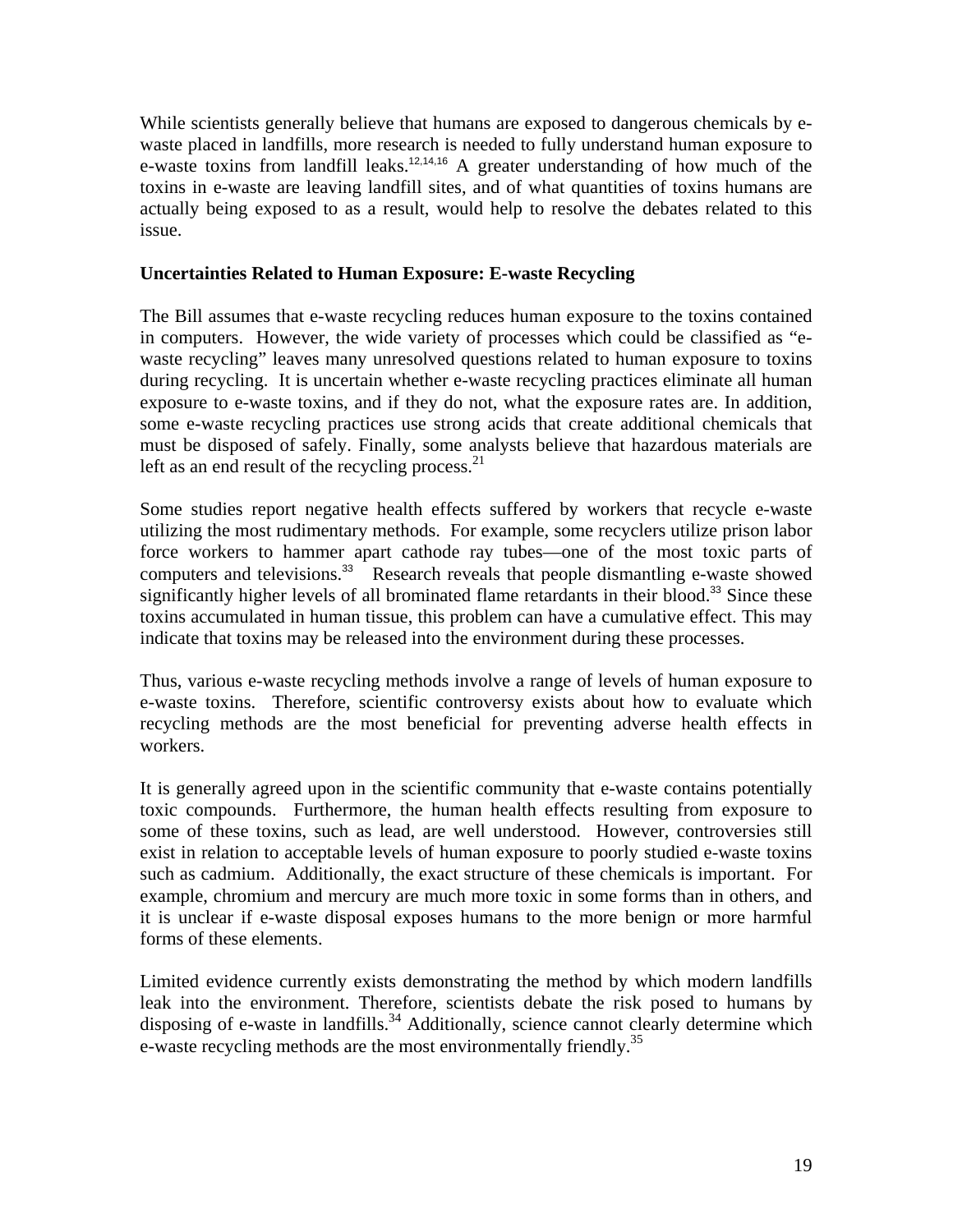It is apparent from this analysis that further study is needed to assess human exposure to e-waste toxins, and the routes of exposure to these toxins. In the meantime, it seems clear that any method which reduces human exposure to the toxins in e-waste is a positive step, but that recycling may not be adequate. If the Bill were enacted, quantitative evaluations of its success could shed some light on these issues.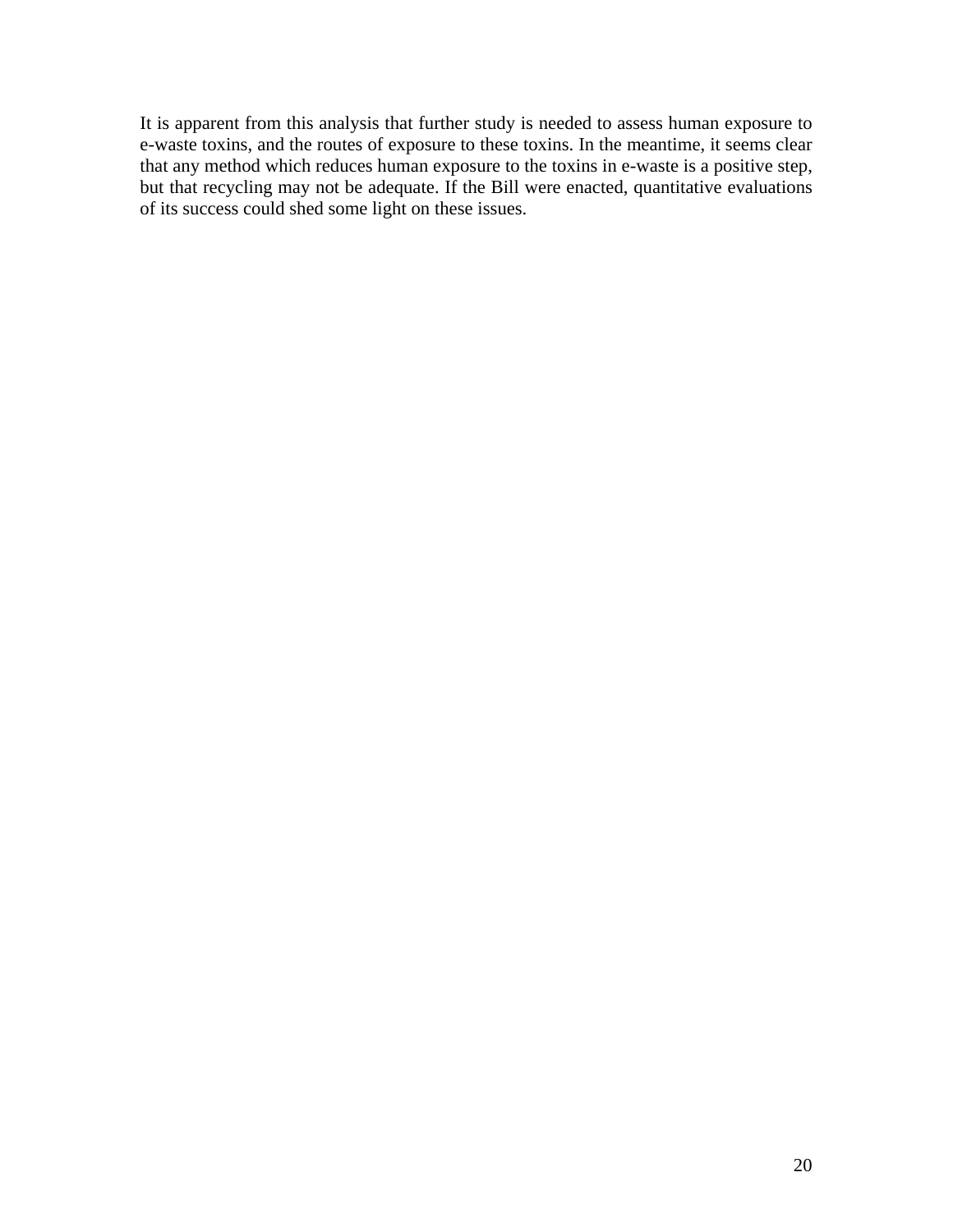# *QUANTITATIVE MEASUREMENTS OF THE SOLUTION'S SUCCESS*

The Bill attempts to address the problem of e-waste in landfills and the resulting potential for human harm caused by emission of toxic substances. To evaluate quantitative measures that could be used to evaluate the scientific success of the Bill, it is necessary to consider the ways in which stakeholders currently measure the success of e-waste programs. It is also necessary to evaluate these methods against potential alternatives, which may more accurately measure the success of recycling programs.

### **How E-waste Recycling Is Currently Measured**

Stakeholders measure program success differently. Regulators (EPA), manufacturers, the recycling industry and consumers have diverse criteria motivating their support of, or participation in, e-waste recycling.

The EPA's "Electronics Action Plan" contains four targets (see Figure 5 below) for ewaste recycling improvement.<sup>36</sup> These address future e-waste flows at the manufacturer level in a broad, strategic fashion but do not consider e-waste present in landfills or the expected influx of computers and TV monitors. The EPA uses external factors including number of manufacturers educated and businesses participating in voluntary partnerships with EPA. The EPA does not quantify the amount of toxic substances eliminated due to new design guidelines.<sup>37</sup>

Tonnage or "mass" of e-waste inflow is one of few metrics that the recycling industry keeps data for. This data collection was established for other regulations regarding the handling of hazardous waste and is not designed to accurately measure the factors needed to manage the growing e-waste problem. For example, pure tonnage is not an indicator of toxicity. It does not take into account that the initial recycler's recovered materials are land-filled by a second recycler downstream in the process.<sup>38</sup> It fails to consider that the expense, energy and environmental impact of recycling material in the current system may exceed the benefits from its recovery. In addition, it does not reflect the costs associated with government subsidies often necessary to make recycling profitable.<sup>38</sup>

# **Figure 5. EPA Targets - Electronics Action Plan <sup>36</sup>**

- Measuring amounts of priority/toxic chemicals of national concern that manufacturers have removed from products through redesign.
- I Identify substances to be removed in consultation with stakeholders.
- Targets for the number of computers and TVs recycled or reused nationally.
- The nature and volume of electronics handled by states and community electronics recycling programs.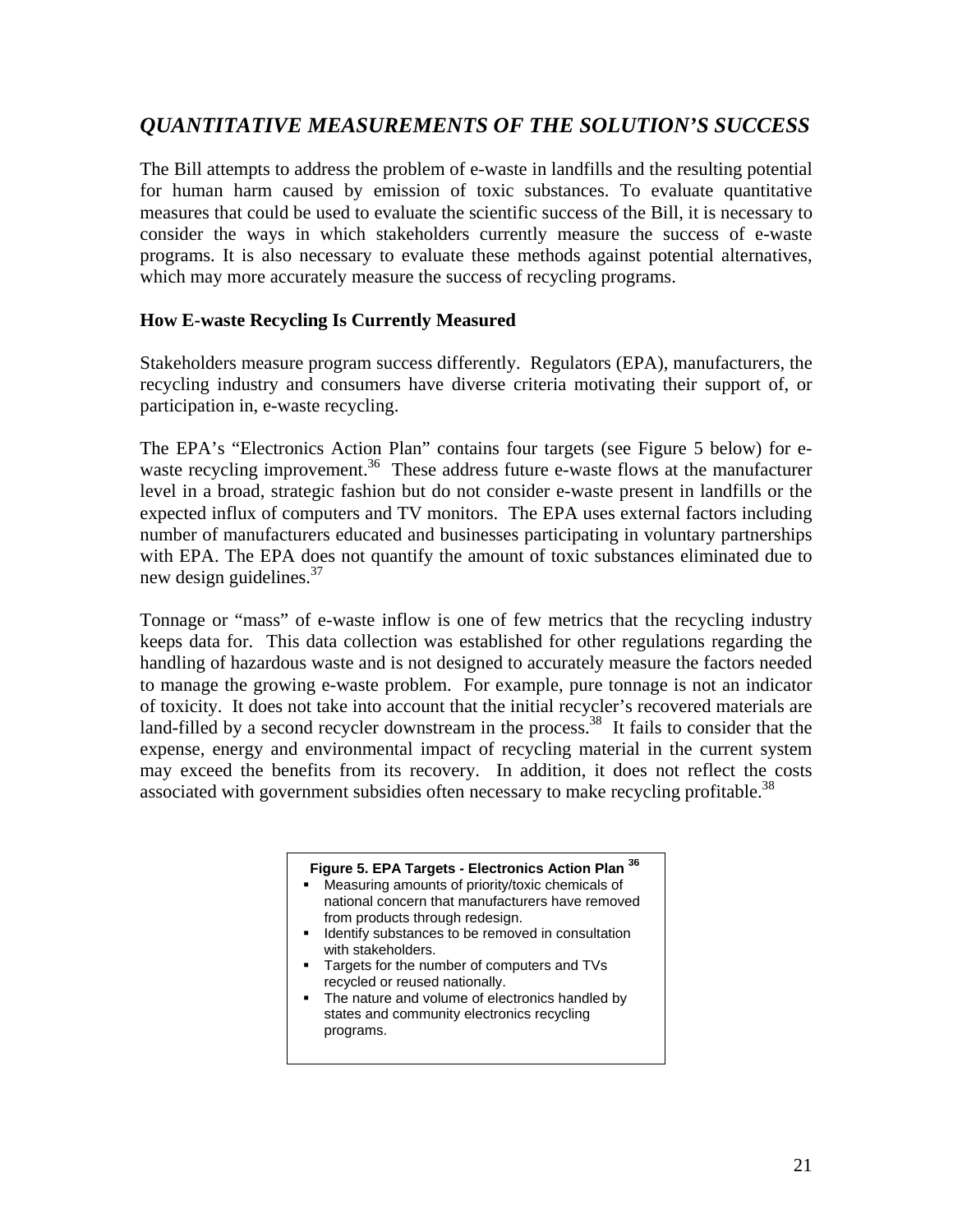### **Other Metrics That May Better Measure Program Success**

Adjusting the well-known and commonly-used tonnage or mass metric to incorporate factors such as value, energy used, and environmental impact provides a more comprehensive method of measuring the program's success.

This measure takes into consideration:

- quality of inflows and outflows of e-waste.
- **EXECUTE:** embedded materials that must be extracted from these flows,
- value-added performance of individual recyclers,
- net energy consumption of recycling versus new manufacture, and
- environmental impact of primary versus secondary commodities.

| Figure 6. Atlee & Kirchain Value-Based Recyclability Metrics <sup>38</sup> |                                                                                       |  |
|----------------------------------------------------------------------------|---------------------------------------------------------------------------------------|--|
| <b>Index Name</b>                                                          | <b>What It Measures</b>                                                               |  |
| • Value Retention Index                                                    | Ranks recovery effectiveness of recycling operation or industry                       |  |
| • Value Added Index                                                        | Assesses performance of individual recyclers by value they add to recovered materials |  |
| Energy Index                                                               | Compares energy to reuse materials with that required to produce new materials        |  |
| Environmental Impact Index                                                 | Compares environmental impact of recovering used materials with that of procuring new |  |

As stakeholder expertise in e-waste recycling grows, more methods of evaluation become available. It may be possible to monitor toxins and heavy metals in landfill leachate pools before implementation of the Bill and again after to determine levels of air and groundwater contamination.<sup>16</sup> However, due to the cost and administrative burden, such a measure would currently be difficult to implement. In addition, the role of computer reuse in slowing the inflow of e-waste to landfills is noticeably absent from the Bill.<sup>39</sup> With federal initiatives underway to increase the use of technology in schools and rural communities, it is possible that reuse may increase.<sup>39</sup> If this occurs, reuse could become an important indicator.

With multiple states, the European Union, and the US Senate searching for ways to establish and implement e-waste recycling infrastructures, metrics for effectively measuring the progress of these efforts are evolving rapidly. As expertise of stakeholders grows and public education proliferates, measurements for program success can be expected to improve in accuracy and relevance.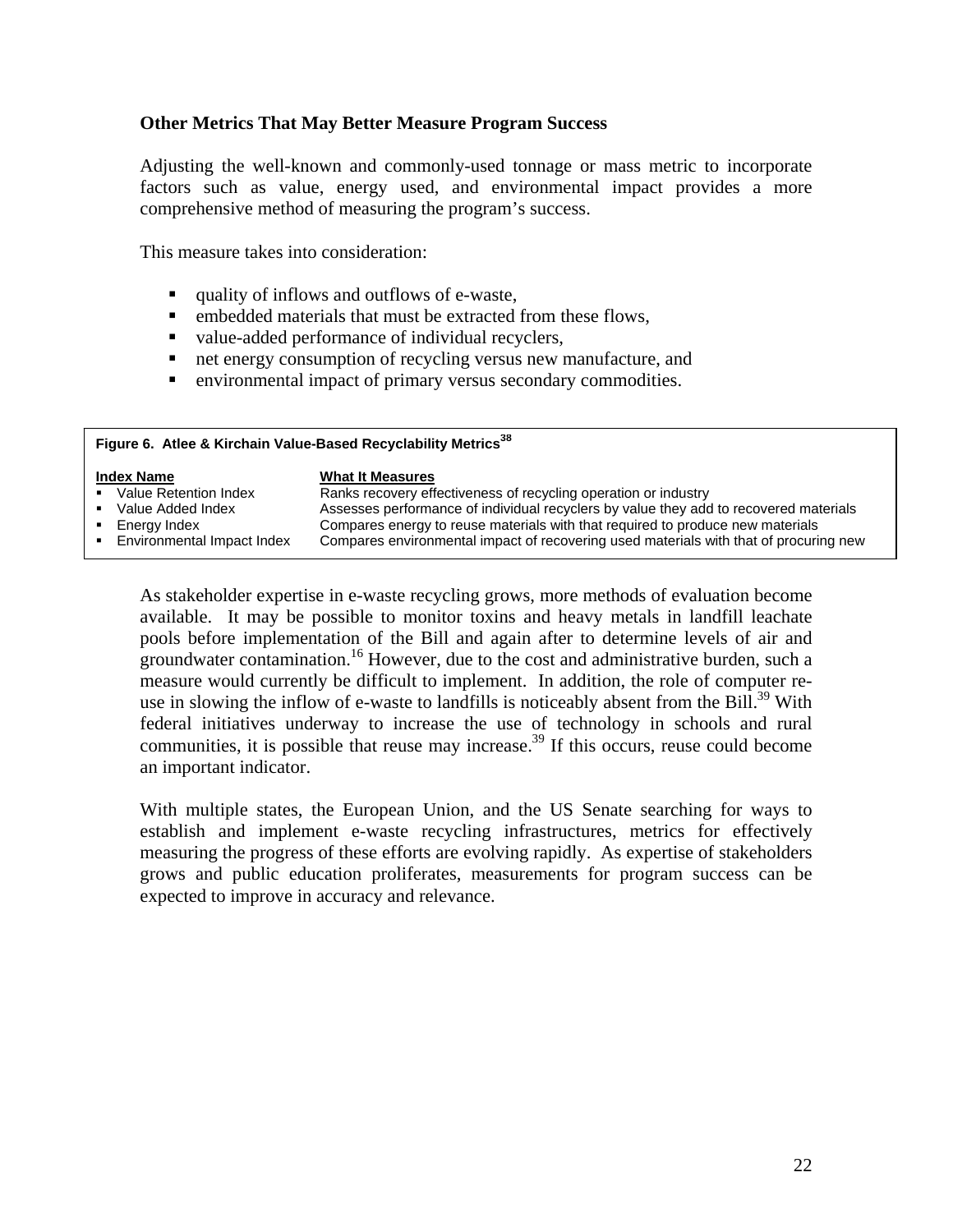# *CONCLUSION*

E-waste has emerged as perhaps the most critical waste disposal issue of the twenty-first century. The problem is exacerbated by the increasing rate of computer and television production in the United States, and by the relatively short life spans of recent computer models. Additionally, the number of computers currently in storage would result in a massive influx of toxins to the municipal waste stream if they were landfilled. The presence of lead, mercury, brominated flame retardants, and chromium along with other hazardous chemicals may lead to potentially severe negative health effects if exposed to the environment through conventional disposal. Although there is some debate about the specific type and level of risk involved with each substance, there is little doubt that these hazardous chemicals will cause significant harm over the course of the twenty first century if they are not disposed of properly. The potential risks to the developing nervous systems of babies and children are particularly significant.

The Bill could be an important step toward addressing the growing problem of e-waste in the United States. It provides recycling incentives for certain types of e-waste, requires the recycling of federally-generated e-waste, and outlines a plan to address the feasibility of creating a national program.

The Bill is only a first step. It promotes studies and analysis without stating a clear commitment to implementing a national e-waste recycling plan. It does not contain concrete measures to increase the infrastructure needed for a national e-waste recycling plan. Further, the does not denote the responsibility of manufacturers for managing the ewaste created by their products. It focuses only on the end-life of e-waste, and not on the production of this waste. Pollution prevention might work in the case of e-waste by reducing the toxics that are used to manufacture electronic goods.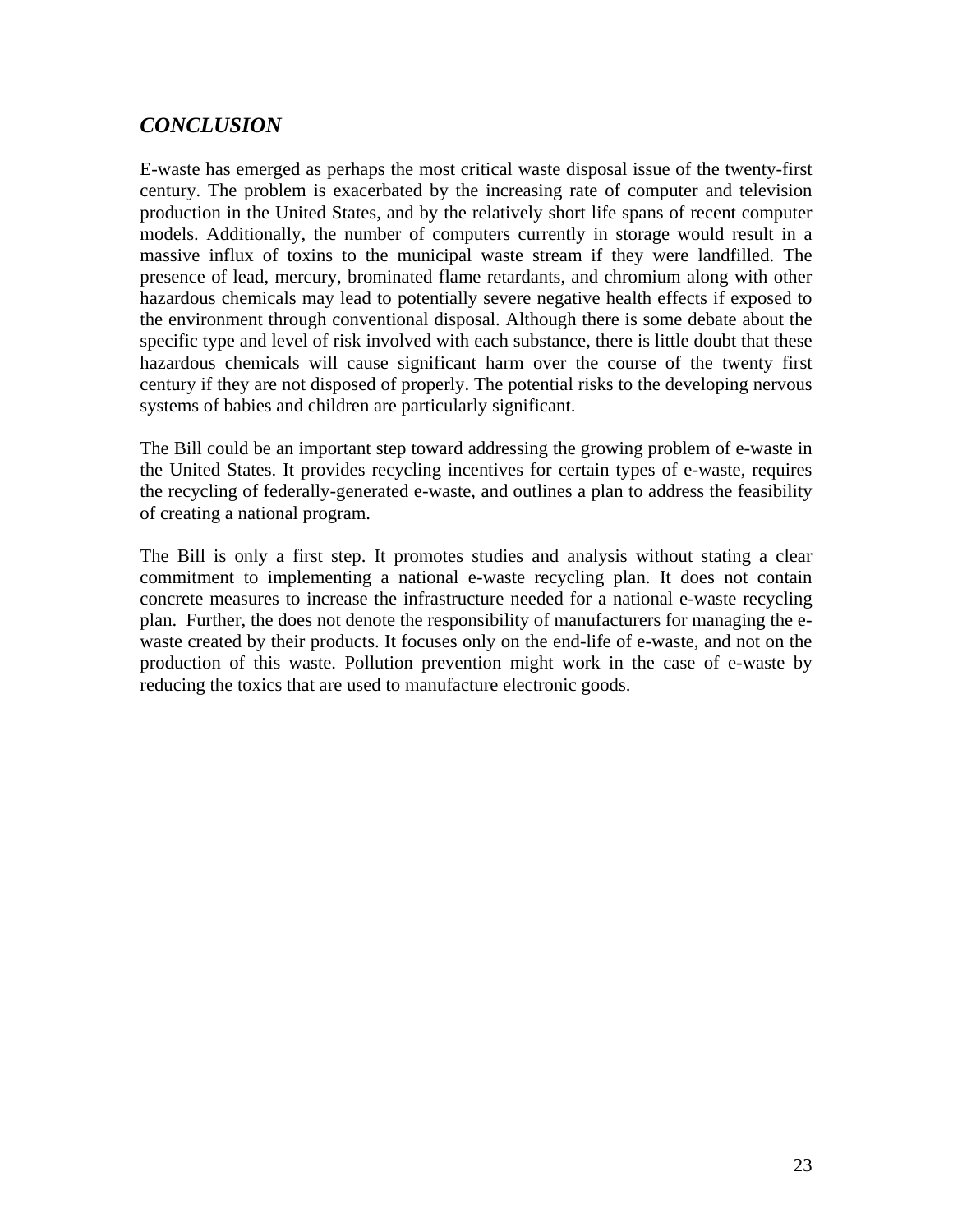# *REFERENCES*

- 1. *Electronics: Industry Groups Urge Federal Action on E-cycling, Disagree on Approach*, in *Environment and Energy Daily*. 2005.
- 2. Widmer, R., et al., *Global Perspectives on E-Waste.* Environmental Impact Assessment Review, 2005. **25**(5): p. 436-458.
- 3. CTBC, *Poison PCs and Toxic TVs*. 2004, Computer TakeBack Campaign.
- 4. *Electronic Waste Observation on the Role of the Federal Government in Encouraging Recycling and Reuse.* United States Government Accountability Office 2005 [cited June 10, 2006]; Available from: http://www.gao.gov/new.items/d05937t.pdf.
- 5. *Integrated Risk Information System*. Environmental Protection Agency [cited July 31, 2006]; Available from: http://www.epa.gov/iris.
- 6. Townsend, T., et al., *Characterization of Lead Leachability from Cathode Ray Tubes Using the Toxicity Characteristic Leaching Procedure.* Florida Center for Solid and Hazardous Waste Management, 1999.
- 7. CLS. *Toxicological Effects of Methylmercury*. National Research Council 2000 [cited June 20, 2006]; Available from: http://darwin.nap.edu/books/0309071402/html/R1.html.
- 8. *Old Computers and Toxic Waste*. The University of British Columbia [cited] August 1, 2006]; Available from: http://www.publicaffairs.ubc.ca/ubcreports/2004/04nov04/toxic.html.
- 9. *How Lead Affects the Way We Live & Breathe*. Environmental Protection Agency [cited June, 19 2006]; Available from: http://www.epa.gov/air/urbanair/lead/index.html.
- 10. *WasteWise Update: Electronics Reuse and Recycling*. Environmental Protection Agency 2000 [cited July 14, 2006]; Available from: http://www.epa.gov/wastewise/wrr/updates.htm.
- 11. *Hexavalent Chromium*. National Institute for Occupational Safety and Health 2005 [cited June 17, 2006]; Available from: http://www.cdc.gov/niosh/topics/hexchrom/.
- 12. Irwin, R.J., *Environmental Contaminants Encyclopedia Chromium 4 (Hexavalent Chromium).* National Park Service, 1997.
- 13. *An Introduction to Brominated Flame Retardants*. 2000. Brussels: Bromine Science and Environmental Forum.
- 14. Janssen, S., *Brominated Flame Retardants: Rising levels of concern*. 2005, University of California at San Francisco.
- 15. Birnbau, L.S., and Daniele F. Staskal, *Flame Retardants: Cause for Concern?* Environmental Health Perspectives, 2004. **12**(1): p. 9-17.
- 16. Brown, V.J., *Electronics, Lead, and Landfills.* Environmental Health Perspectives, 2004. **12**(13): p. 734.
- 17. Freudenrich, C.C. *How Landfills Work*. [cited June 19, 2006]; Available from: http://people.howstuffworks.com/landfill.htm.
- 18. Billinghurst, B.M., *E-Waste: A Comparative Analysis of Current and Contemplated Management Efforts by the European Union and the United States.*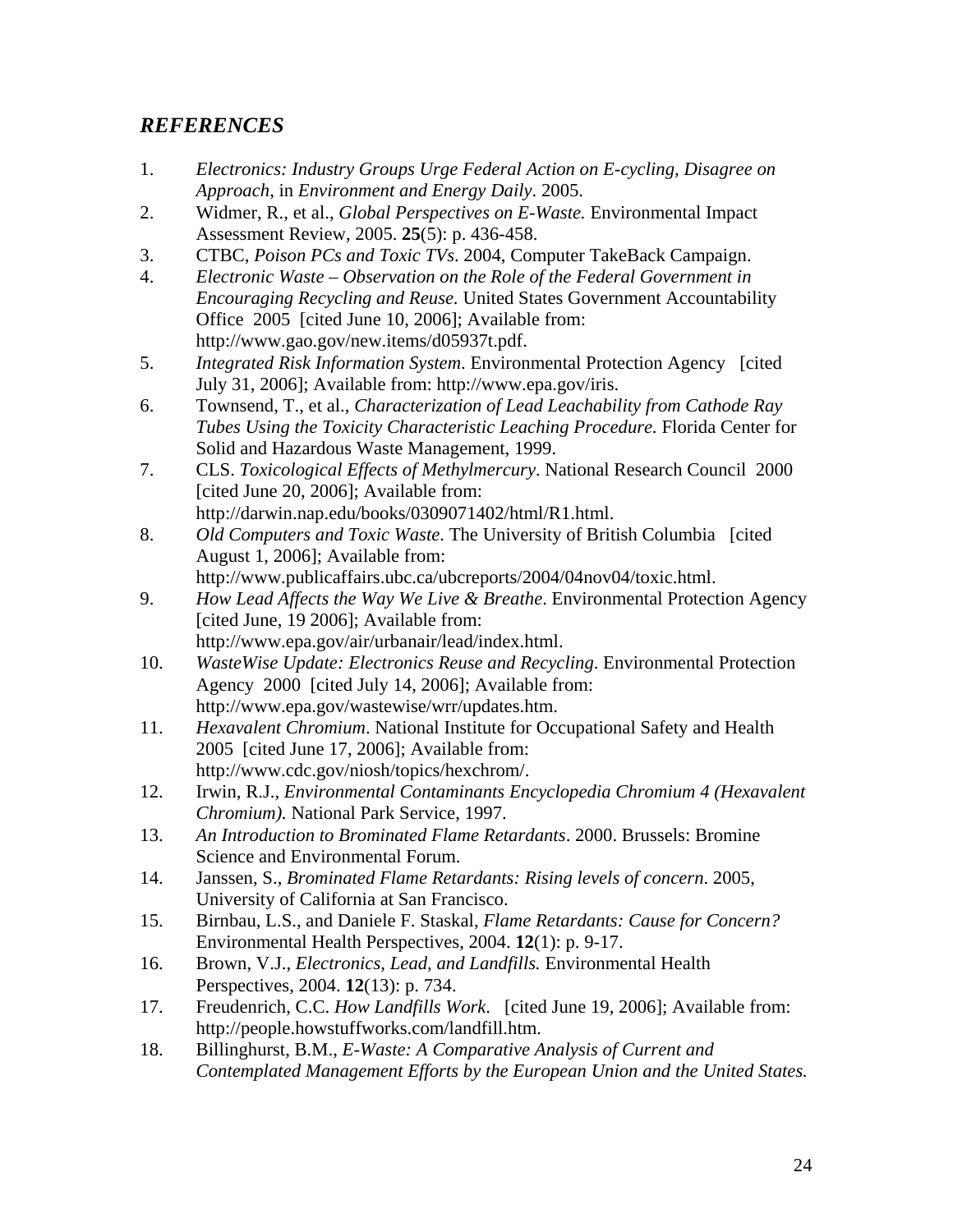Colorado Journal of International Environmental Law and Policy, 2005. **16**(2): p. 399.

- 19. GAO, *Electronic Waste: Strengthening the Role of the Federal Government in Encouraging Recycling and Reuse*. 2005, United States Government Accountability Office: Washington D.C.
- 20. Truini, J., *California E-Recycling Program Succeeding; Year-old Law Overcoming Growing Pains.* Waste News, 2006. **12**(3).
- 21. McCarthy, J.E., *Report for Congress: Recycling Computers and Electronic Equipment: Legislative and Recycling Approaches for "E-Waste"*. 2002.
- 22. *Environment, Energy and Transportation Program: Electronic Waste*. National Conference of State Legislatures [cited June 10, 2006]; Available from: http://www.ncsl.org/programs/environ/cleanup/elecwaste.htm.
- 23. *Site Map*. Computer Take-Back Campaign [cited June 9, 2006]; Available from: http://www.computertakeback.com/sitemap.cfm.
- 24. *Electronic Waste Recycling Promotion and Consumer Protection Act*. 2005.
- 25. OECD, *Extended Producer Responsibility: a Guidance Manual for Governments*. 2001, OECD: Paris.
- 26. Nukala, S.a.M.G. *Cost-Benefit Analysis of End-of-Life PC's*. Laboratory for Responsible Manufacturing 2005 [cited July 24, 2006]; Available from: http://www.poms.org/ConfPapers/003/003-0356.pdf.
- 27. *eCycling*. Environmental Protection Agency [cited June 12, 2006]; Available from: http://www.epa.gov/epaoswer/hazwaste/recycle/ecycling/index.htm.
- 28. Stavins, R.N., *Experience with Market-Based Environmental Policy Instruments*, in *John F. Kennedy School of Government*. 2001, Harvard University.
- 29. *PSI Fact Sheet: Product Stewardship Financing Models -- Washington State Electronics Recycling Law*. Product Stewardship Institute [cited July 14, 2006]; Available from: http://www.metrokc.gov/dnrp/swd/electronics/rules.asp.
- 30. McCurdy, D., *The Problem with Recycling.* Electronic Business, 2006. **32**(1): p. 8.
- 31. US EPA Federal Register, August 30, 1988. **53**(168).
- 32. *Environmental Defense: Finding the Ways That Work*. Environmental Defense Fund [cited July 31, 2006]; Available from: http://www.environmentaldefense.org/issue.cfm?subnav=20&linkID=15.
- 33. Davis, S., and Ted Smith, *Corporate Strategies for Electronics Recycling: A Tale of Two Systems.* The Silicon Valley Toxics Coalition and The Computer TakeBack Campaign, June 25, 2003.
- 34. Oh, C.J., *Selective Leaching of Valuable Metals from Waste Printed Circuit Boards.* Journal of the Air & Waste Management Association, 2003. **53**: p. 897– 902.
- 35. Cooper, T., *Weee, Weee, Weee, Weee, All the Way Home? An Evaluation of Proposed Electrical and Electronic Waste Legislation.* European Environment, 2000. **10**: p. 121-130.
- 36. *Resource Conservation Challenge: Green Initiatives Electronic Action Plan*. Environmental Protection Agency [cited July 26, 2006]; Available from: www.epa.gov/epaoswer/osw/conserve/action-plan/act-p4.htm.